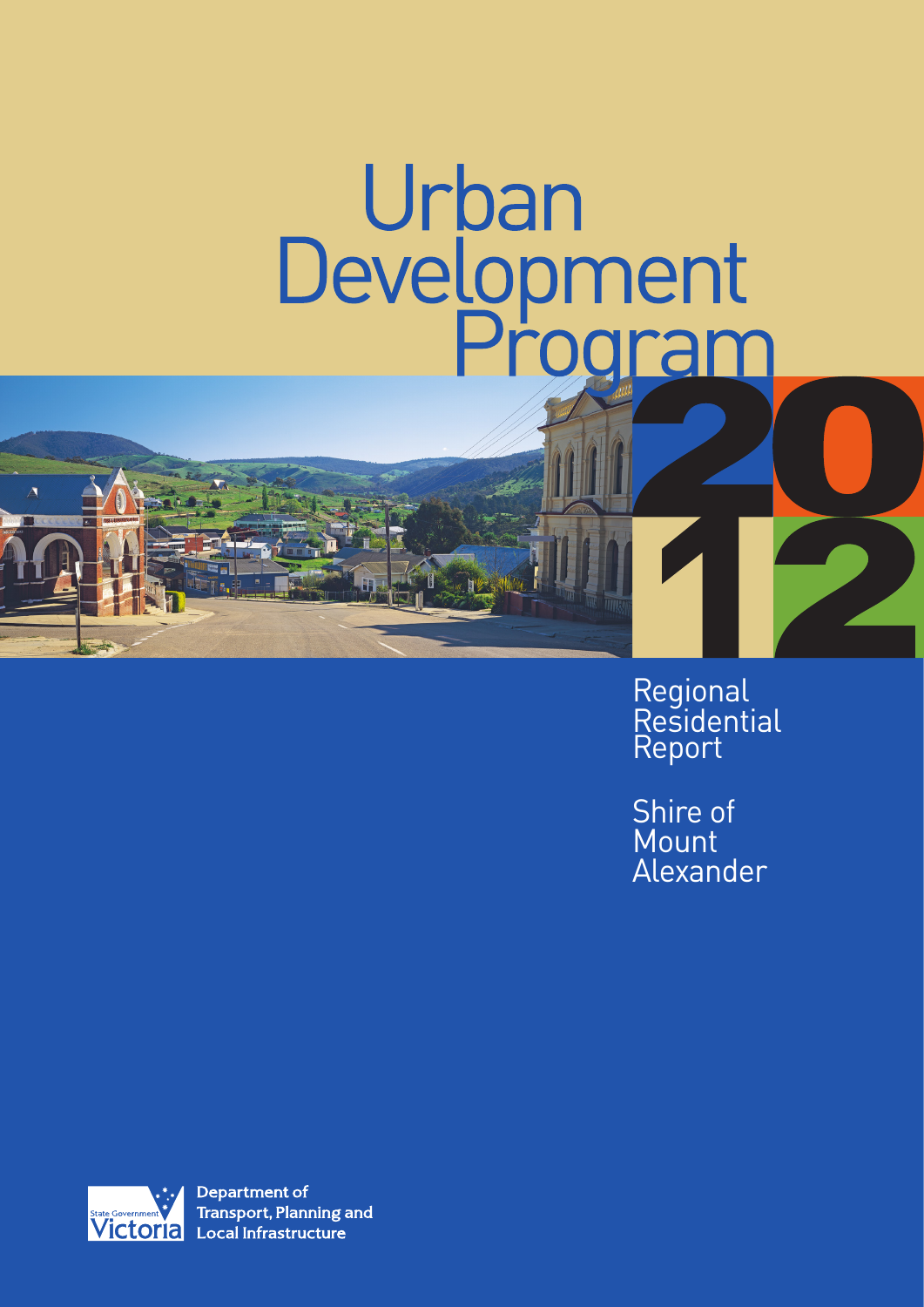# ACKNOWLEDGEMENTS

This Urban Development Program was undertaken by Spatial Economics Pty Ltd, and commissioned by the Department of Transport, Planning and Local Infrastructure. The Urban Development Program (Mount Alexander) would not have been possible if it were not for the invaluable contribution made by staff from the Shire of Mount Alexander and the Department of Transport, Planning and Local Infrastructure's Barwon Loddon Mallee Regional Office.

Published by the Urban Development Program Department of Transport, Planning and Local Infrastructure 1 Spring Street Melbourne Victoria 3000 Telephone (03) 9223 1783

#### April 2013

Unless indicated otherwise, this work is made available under the terms of the Creative Commons Attribution 3.0 Australia licence. To view a copy of this licence, visit http:// creativecommons.org/licenses/by/3.0/au

Urban Development Program, State of Victoria through the Department of Transport, Planning and Local Infrastructure 2013

Authorised by Matthew Guy, 1 Spring Street Melbourne Victoria 3000.

This publication may be of assistance to you but the State of Victoria and its employees do not guarantee that the publication is without flaw of any kind or is wholly appropriate for your particular purposes and therefore disclaims all liability for an error, loss or other consequence which may arise from you relying on any information in this publication.

# Accessibility

If you would like to receive this publication in an accessible format, please telephone (03) 9223 1783 or email urbandevelopment.program@dpcd.vic.gov.au.This publication is also available in Word format on http://www.dpcd.vic.gov.au/planning/ plansandpolicies/urban-development-program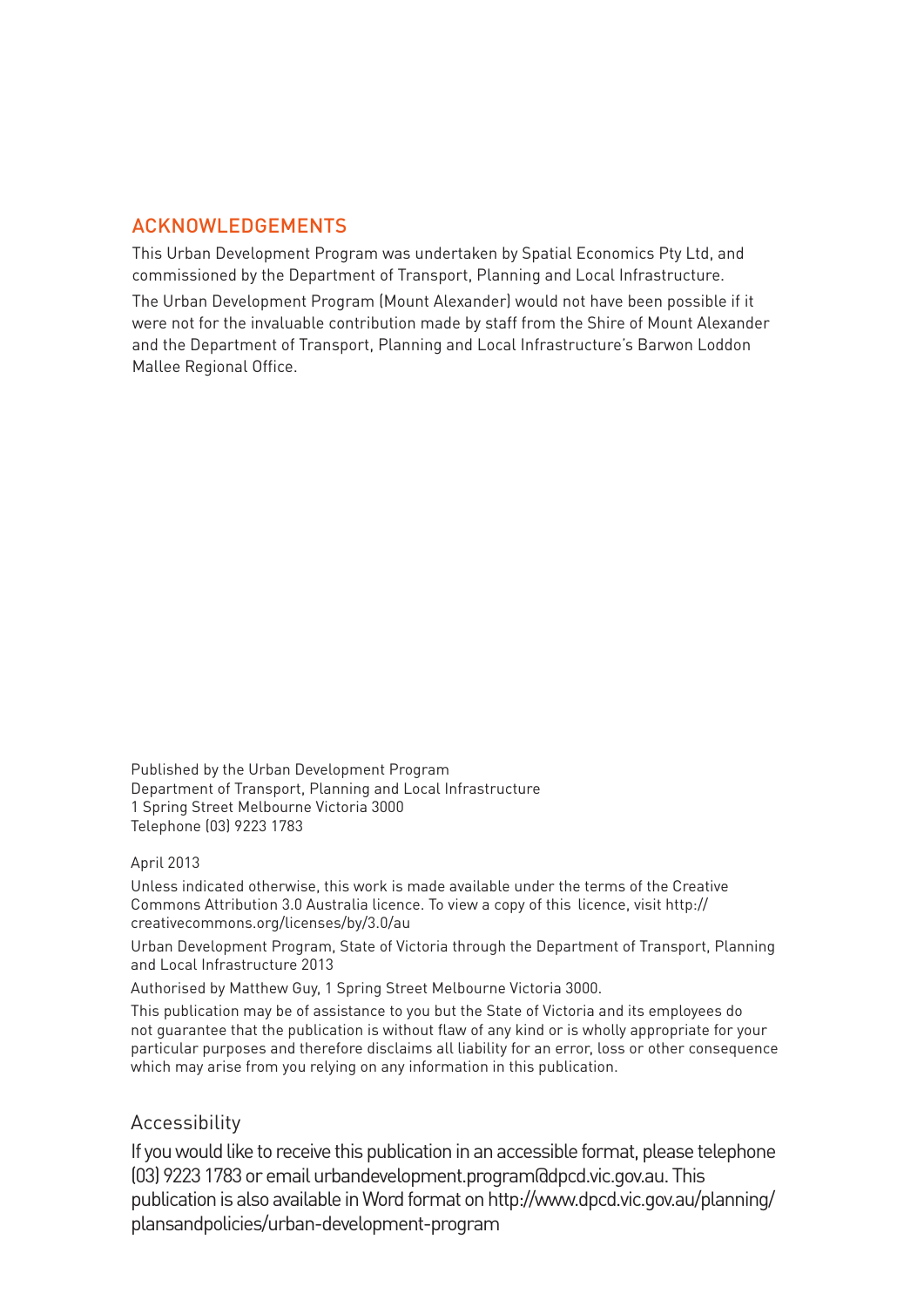# **CONTENTS**

|     | <b>EXECUTIVE SUMMARY</b>                                             | $\mathbf{1}$ |
|-----|----------------------------------------------------------------------|--------------|
| 1.0 | <b>INTRODUCTION</b>                                                  | 4            |
| 1.1 | PURPOSE AND CONTEXT                                                  | 4            |
| 1.2 | PROGRAM CONTEXT                                                      | 4            |
| 1.3 | 2012 URBAN DEVELOPMENT PROGRAM REPORTS                               | 5            |
| 2.0 | <b>APPROACH &amp; METHODOLOGY</b>                                    | 6            |
| 3.0 | <b>OVERVIEW</b>                                                      | 10           |
| 4.0 | <b>RECENT ACTIVITY</b>                                               | 11           |
| 4.1 | RESIDENTIAL BUILDING APPROVALS                                       | 11           |
| 4.2 | RESIDENTIAL LOT CONSTRUCTION                                         | 12           |
| 5.0 | <b>RESIDENTIAL LAND SUPPLY</b>                                       | 17           |
| 5.1 | MINOR INFILL SUPPLY                                                  | 18           |
| 5.2 | BROADHECTARE & MAJOR INFILL SUPPLY                                   | 19           |
| 5.3 | FUTURE RESIDENTIAL LAND SUPPLY                                       | 20           |
| 5.4 | RURAL RESIDENTIAL ALLOTMENTS                                         | 20           |
| 6.0 | <b>PROJECTED DEMAND</b>                                              | 22           |
| 7.0 | <b>YEARS OF SUPPLY - RESIDENTIAL LAND</b>                            | 24           |
| 8.0 | <b>RESIDENTIAL TABLES</b>                                            | 26           |
|     | LOCATION OF SUBURBS AND STATISTICAL LOCAL AREAS -<br>MOUNT ALEXANDER | 33           |
|     | <b>GLOSSARY OF TERMS</b>                                             | 34           |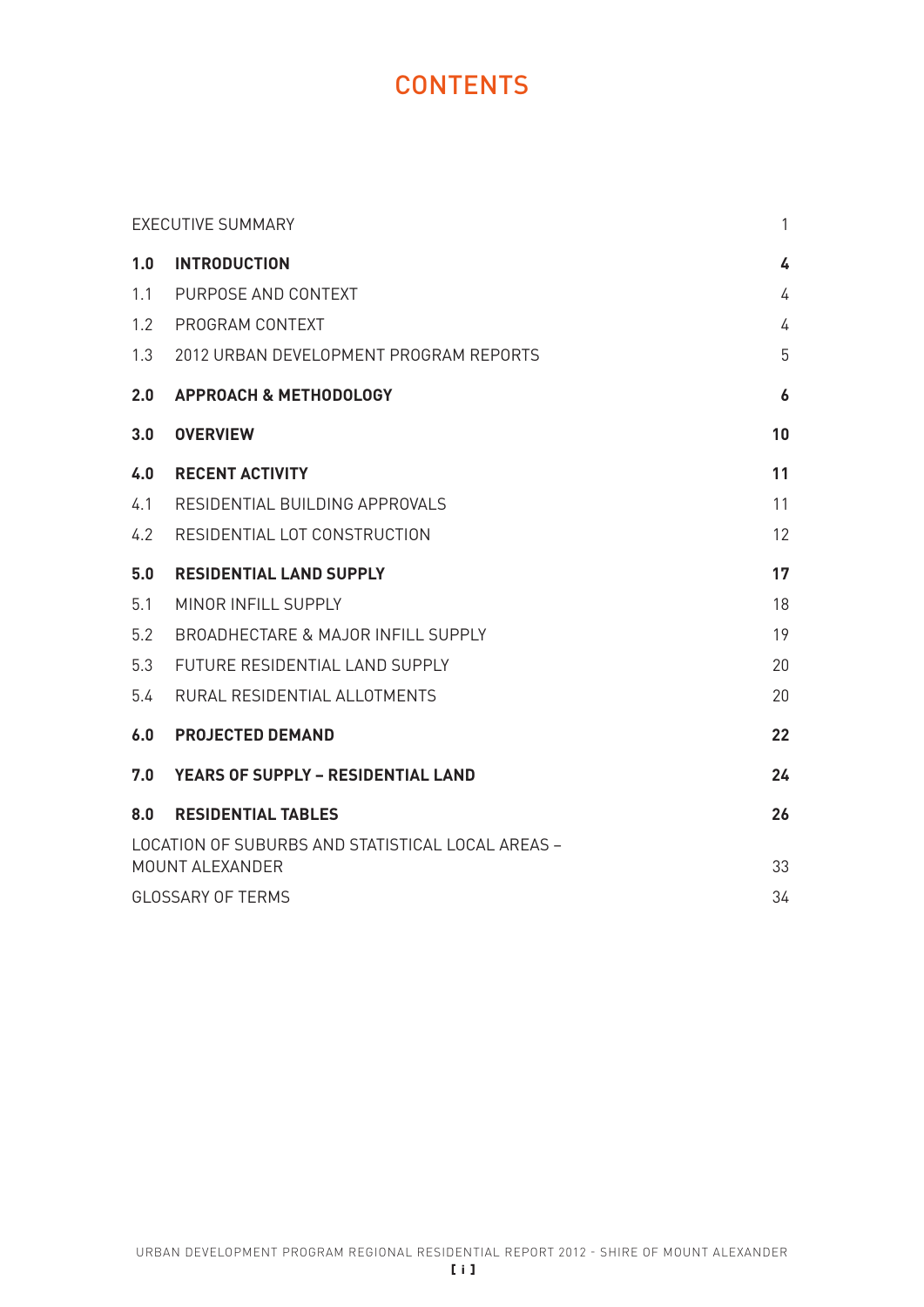# **LIST OF TABLES**

Table 1: Residential Lot Potential by Supply Type, March 2012 Table 2: Anticipated Lot Construction Activity – Broadhectare/Major Infill, 2012 Table 3: Estimated Years of Residential Broadhectare and Major Infill Land Supply, 2012 Table 4: Minor Infill Lot Construction Activity, July 2006 to March 2012 Table 5: Parent Lot Size of Minor Infill Lot Construction, July 2006 to March 2012 Table 6: Broadhectare/Major Lot Construction Activity, July 2006 to March 2012 Table 7: Low Density Residential Lot Construction Activity, July 2006 to March 2012 Table 8: Rural Living Lot Construction Activity, July 2006 to March 2012 Table 9: Minor Infill (vacant lots) Supply by Lot Size Cohort, Dec 2009 Table 10: Broadhectare/Major Infill Lot Potential and Anticipated Development Timing (lots), 2012 Table 11: Broadhectare/Major Infill Stocks – No Timing or Yield, 2012 Table 12: Future Rural Residential Stock (Hectares), 2012 Table 13: Occupied and Vacant Rural Residential Lot Stock by Zone Type, 2009 Table 14(a): Estimated and Projected Population, 2011 to 2031 Table 14(b): Estimated and Projected Number of Dwellings, 2011 to 2031 Table 14(c): Projected Average Annual Change in the Number of Persons and Dwellings, 2011 to 2031 Table 14(d): Projected Average Annual Percentage Change in the Number of Persons and

Dwellings, 2011 to 2031

# **LIST OF GRAPHS**

Graph 1: Number of Residential Building Approvals by Type, July 2006 to March 2012

Graph 2: Number of Residential Lots Constructed by Supply Type, July 2006 to March 2012 Graph 3: Average Annual Number of Residential Lots Constructed by Suburb, July 2006 to March 2012

Graph 4: Parent Lot Size of Minor Infill Lot Subdivision, July 2006 to March 2012

Graph 5: Minor Infill Supply – Number of Vacant Zoned Residential Allotments, by Lot Size Cohort, 2009

Graph 6: Stock of Vacant and Occupied 'rural residential' Allotments, 2009

Graph 7: Historic and Projected Demand for Residential Dwellings, 2006 to 2026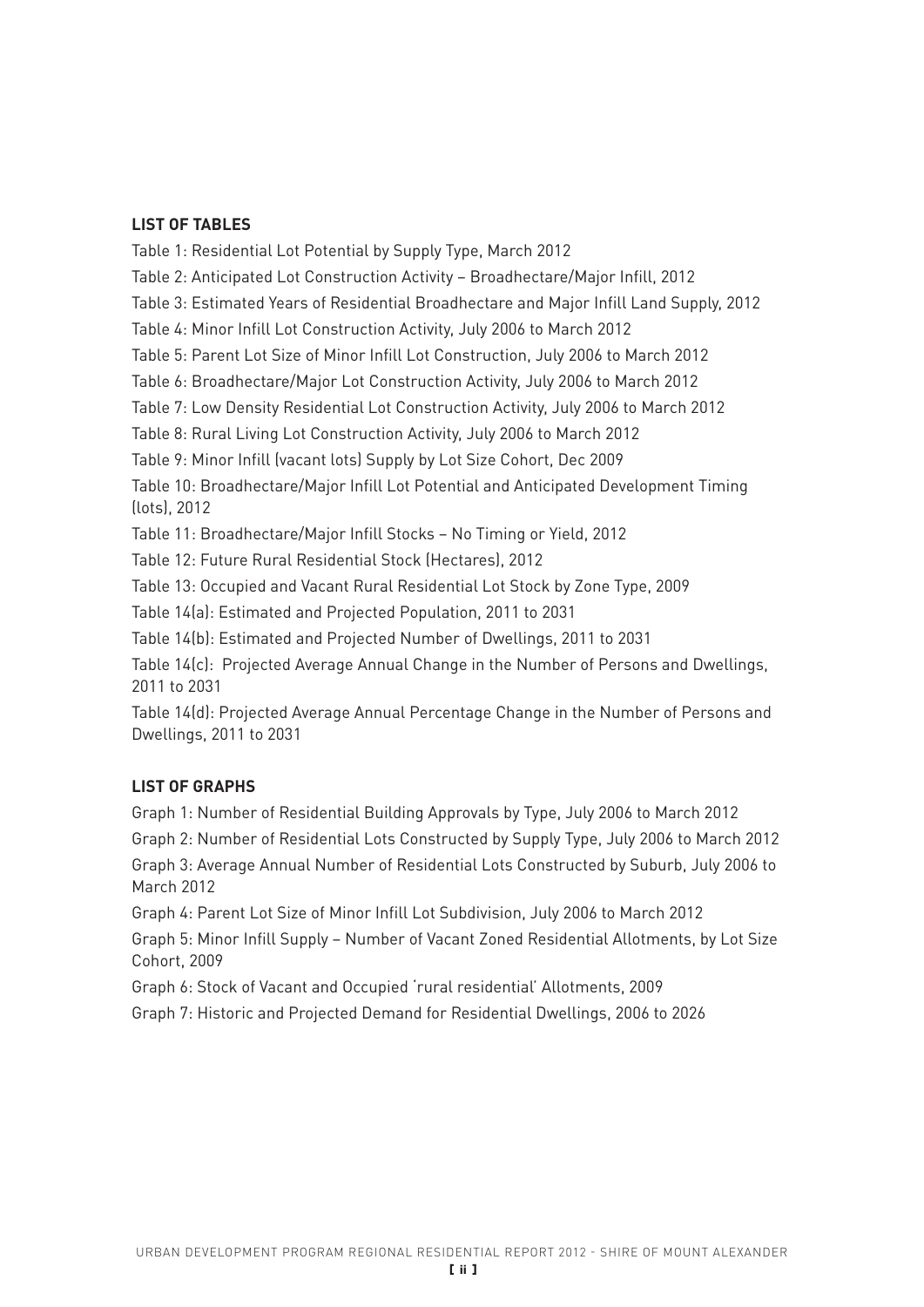# EXECUTIVE SUMMARY

The Urban Development Program for Regional Victoria provides an analysis of supply and demand for residential and industrial land across parts of regional Victoria. The initial municipalities covered were Ballarat, Greater Bendigo, Latrobe and Wodonga. The next round of completed land supply assessments include the municipal areas of Wangaratta, Greater Shepparton, Warrnambool, Horsham and Mildura, as well as the G21 consortium of councils. This 'round' of land supply assessments includes the following municipalities: Bass Coast, Baw Baw, Macedon Ranges, Mitchell, Moorabool, Mount Alexander, Moyne and South Gippsland.

This component provides information on residential supply and demand for the Shire of Mount Alexander.

The following residential land supply assessment was undertaken by Spatial Economics Pty Ltd and commissioned by the Department of Transport, Planning and Local Infrastructure in conjunction with the Shire of Mount Alexander.

It draws on important information and feedback obtained through a number of comprehensive consultations with key council officers, and Department of Transport, Planning and Local Infrastructure regional officers undertaken through the course of the project.

# RECENT ACTIVITY

As measured from July 2006 to March 2012 residential building approval activity within the municipal area of Mount Alexander has averaged 114 per annum.

The majority (66% or 75 per annum) of building approval activity since 2005/06 has been located within the Statistical Local Area (SLA) of Mount Alexander – Balance, which includes the urban centres of Campbells Creek, Chewton, Maldon, Newstead and Harcourt.

From July 2006 to March 2012 there was an average annual residential lot construction of 83. The majority (71%) were minor infill lots, followed by broadhectare/major infill lot construction at 23% and 6% rural residential.

The majority (30%) of residential lot construction activity was located within the suburb of Campbells Creek, followed by Castlemaine (28%) and 8% respectively in Maldon and Newstead.

# PROJECTED DEMAND

Projected dwelling requirements sourced from *Victoria in Future 2012* indicate that from 2011 to 2026 there will be a total dwelling requirement of 1,817 (121 average per annum). An alternative demand projection has been developed that is based on recent (2006 to 2012) building approval activity – a measure of expressed demand, in conjunction with growth rates identified in the State Governments' projections. This demand scenario results in an average annual dwelling requirement of 131 dwellings per annum.

# IDENTIFIED RESIDENTIAL LAND SUPPLY

In total (excluding minor infill) there is a residential lot supply of approximately 1,853. This is comprised of:

- 688 zoned broadhectare/major infill lots (37% of supply);
- 110 vacant rural residential lots (6% of supply): and
- • 1,055 designated future residential lots (57% of supply).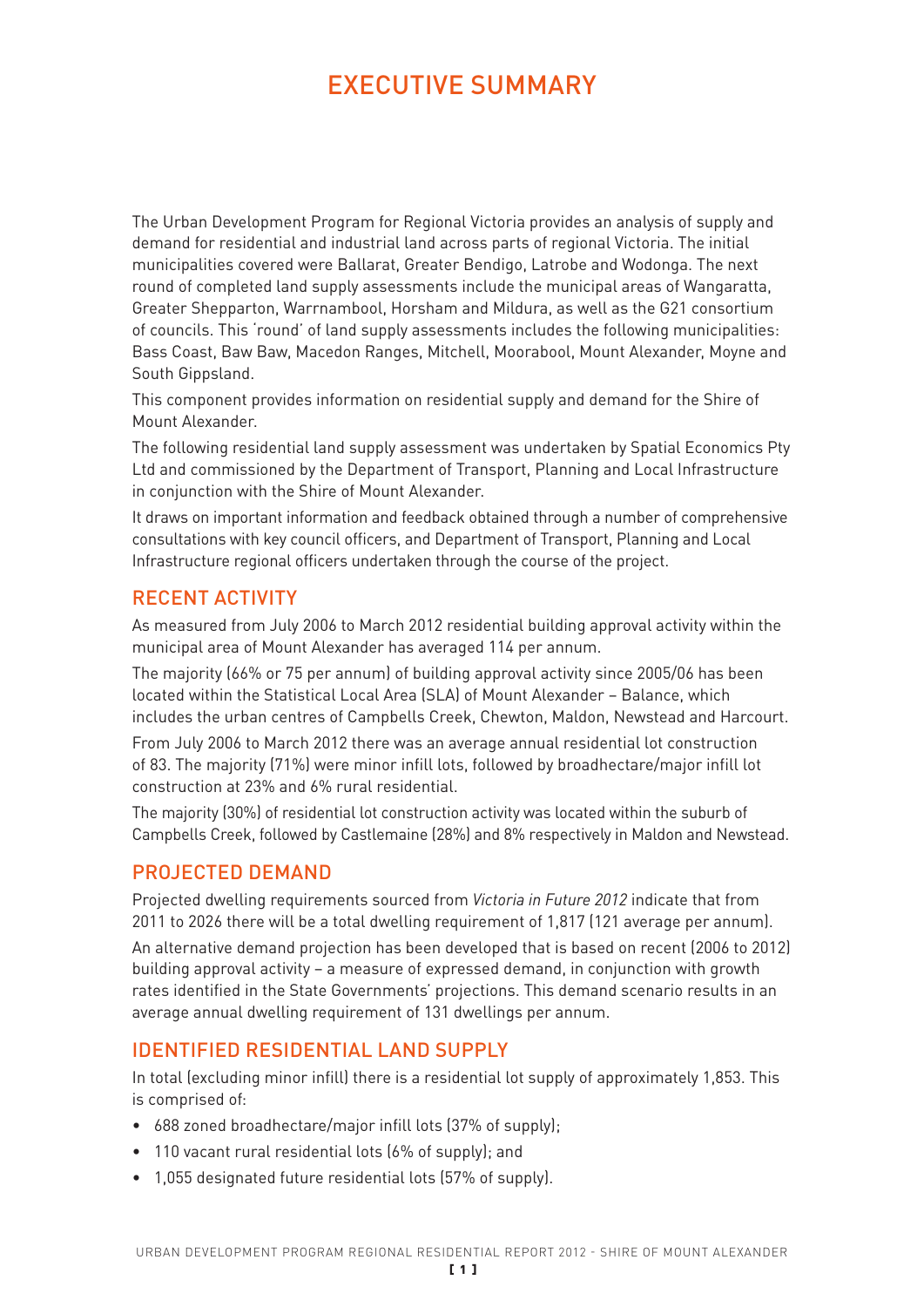As at December 2009, there was 676 minor infill lots identified. Of these lots, 188 were sized less than 1,200sqm or 28% of the identified lots.

As at March 2012, there was a residential lot capacity within broadhectare areas of approximately 688, of which 33% (224 lots) is located in the suburb of McKenzie Hill, followed by Campbells Creek 24% (164 lots) and Castlemaine 21% (147 lots).

Within the municipal area of Mount Alexander, there is an estimated lot potential within Future Residential areas of approximately 1,055. In addition to the above 'future residential' (or unzoned<sup>1)</sup> land stocks there are additional supply areas that have not been assessed in terms of potential lot yield. This potential residential land supply is located in Harcourt and is approximately 21 hectares in size.

As at December 2009 across the municipality of Mount Alexander there was a total lot stock of rural residential allotments of 541. Of this stock, 110 lots were vacant, a lot vacancy rate of 20%.

A total of 299 hectares of future rural residential land stocks have been identified.

# YEARS OF RESIDENTIAL LAND SUPPLY

Two projected demand scenarios are used to assess the years of residential land stocks, the outcomes are summarised below

# *VICTORIA IN FUTURE 2012* DEMAND SCENARIO

In terms of zoned broadhectare and major infill residential land stocks it is estimated based on the identified supply and projected demand, there are sufficient land stocks to satisfy 15+ years of future demand.

Zoned broadhectare and major infill supply by SLA is sufficient to satisfy:

- 15+ years: Mount Alexander (S) C'maine SLA; and
- • 15+ years: Mount Alexander (S) Bal SLA.

In terms of future residential land supply stocks, there is sufficient land to satisfy 15+ years of projected demand.

# HISTORIC TREND BASED DEMAND SCENARIO

In terms of zoned broadhectare and major infill residential land stocks it is estimated based on the identified supply and projected demand, there are sufficient land stocks to satisfy 15+ years of future demand.

Zoned broadhectare and major infill supply by SLA is sufficient to satisfy:

- • 15+ years: Mount Alexander (S) C'maine SLA; and
- • 15+ years: Mount Alexander (S) Bal SLA.

In terms of future residential land supply stocks, there is sufficient land to satisfy 15+ years of projected demand.

*<sup>1</sup> Note that locations which face natural hazards (such as fire, flood and landslide) need to be assessed as part of the decision making associated with a proposed rezoning change.*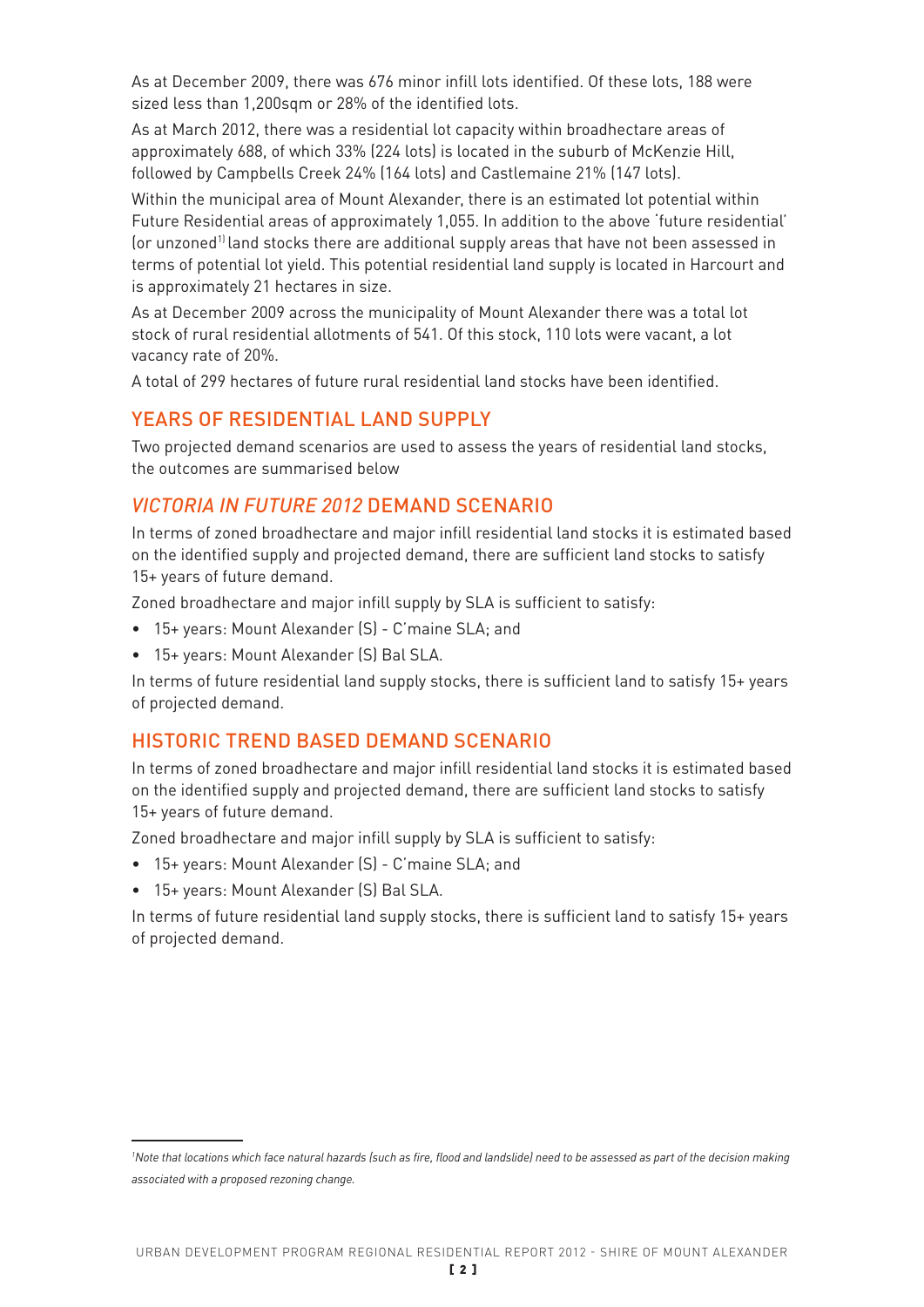#### **Conclusions and Current Actions**

In summary there is an adequate stock of zoned residential land to meet Victoria in Future and trend based consumption rates across the Shire of Mount Alexander.

Consumption of residential land, however, should continue to be monitored to ensure there are sufficient land stocks to meet future demand, and identify any impediments to the delivery of allotments in the short-term.

*Victoria in Future 2012* projections indicate that the Shire of of Mount Alexander currently has 15+ years supply of zoned residential land stocks across the municipality, and an additional 15+ years of 'future' or unzoned land stocks.

Mount Alexander Shire Council are currently reviewing the Diamond Gully Structure Plan. The land on the south western outskirts of Castlemaine known as Diamond Gully has been identified in Council's studies examining urban growth and land supply as one of the growth areas for Castlemaine. Council has been exploring options for innovative subdivision design and sustainable residential development that could set a precedent for future residential land use and development in the municiplaity.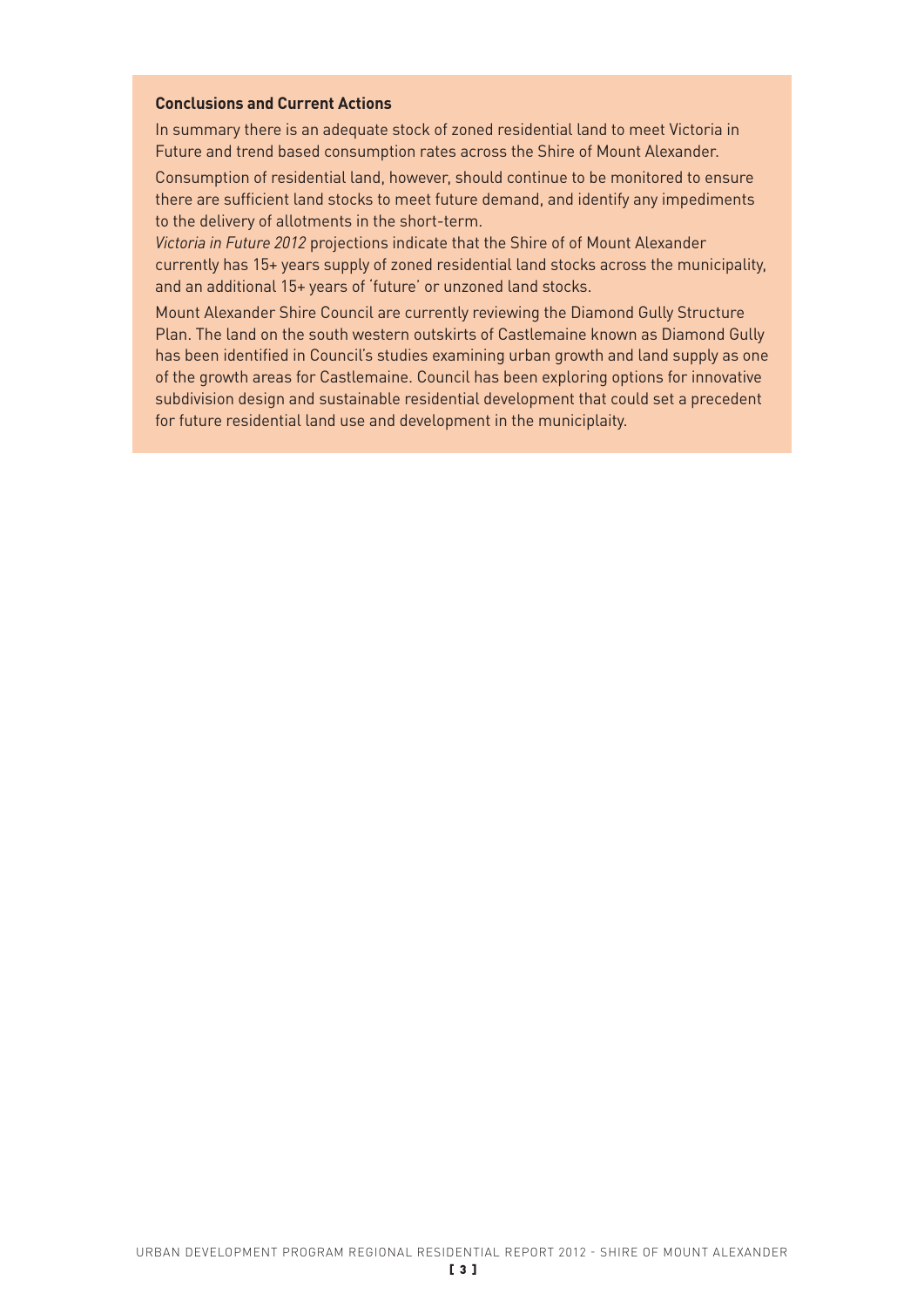# 1.0 INTRODUCTION

# 1.1 PURPOSE AND CONTEXT

The Urban Development Program was set up in 2003 to assist in managing the growth and development of metropolitan Melbourne and the Geelong region, and help ensure the continued sustainable growth of these areas in order to maintain their high levels of liveability.

The primary purpose of the Urban Development Program is to improve the management of urban growth by ensuring that government, councils, public utilities and the development industry have access to up-to-date and accurate information on residential and industrial land availability, development trends, new growth fronts, and their implications for planning and infrastructure investment.

To achieve the primary purpose the Urban Development Program provides accurate, consistent and updated intelligence on residential and industrial land supply, demand and consumption. This in turn assists decision-makers in:

- maintaining an adequate supply of residential and industrial land for future housing and employment purposes;
- providing information to underpin strategic planning in urban centres;
- linking land use with infrastructure and service planning and provision;
- taking early action to address potential land supply shortfalls and infrastructure constraints; and
- contributing to the containment of public sector costs by the planned, coordinated provision of infrastructure to service the staged release of land for urban development.

The information contained and reported within the Urban Development Program enables early action to be taken in areas where land shortfalls have been identified.

# 1.2 PROGRAM CONTEXT

During 2009-2010, the Urban Development Program was expanded across key provincial areas across regional Victoria, and is incrementally being rolled out across the State. Initially, these included the municipalities of Ballarat, Greater Bendigo, Latrobe and Wodonga. The next group of land supply assessments for completion include the municipalities of Wangaratta, Greater Shepparton, Warrnambool, Horsham and Mildura; as well as the G21 consortium of councils.

This 'round' of land supply assessments includes the following municipalities: Bass Coast, Baw Baw, Macedon Ranges, Mitchell, Moorabool, Mount Alexander, Moyne and South Gippsland.

The expanded Urban Development Program into regional Victoria will build local and regional data bases and, importantly, provide a platform for mapping and spatial analysis in each region. This will in turn allow councils and other key stakeholders in the planning and development sectors to make more informed decisions in the growth and investment of these key areas across regional Victoria.

The residential and industrial land supply assessments for Mount Alexander Shire were undertaken by Spatial Economics Pty Ltd, and commissioned by the Department of Transport, Planning and Local Infrastructure in conjunction with the associated councils.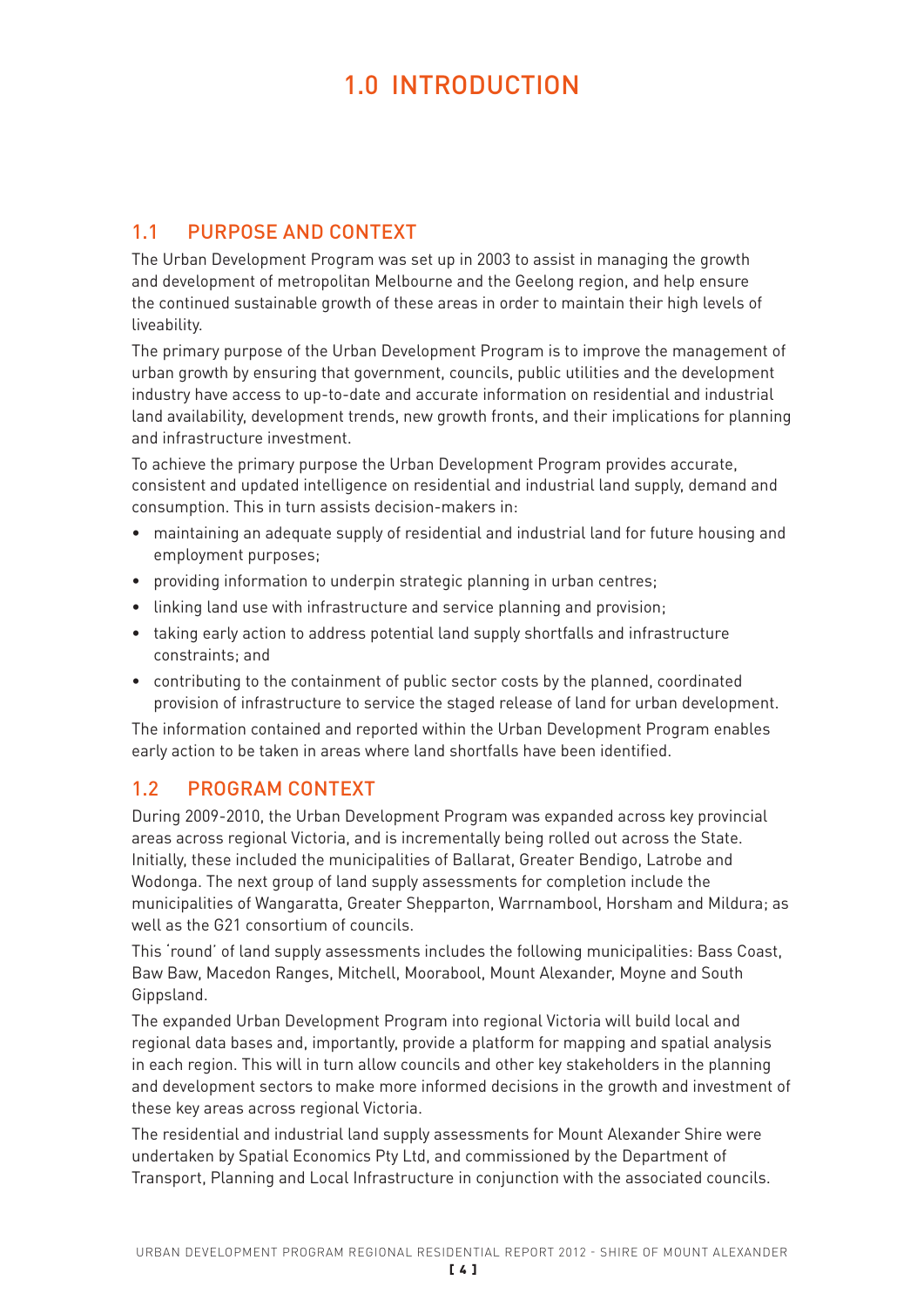# 1.3 2012 URBAN DEVELOPMENT PROGRAM REPORTS

The 2012 Urban Development Program Reports for Bass Coast, Baw Baw, Macedon Ranges, Mitchell, Moorabool, Mount Alexander, Moyne and South Gippsland, as well as additional Regional Reports and the metropolitan Urban Development Program Annual Report, are available online at www.dpcd.vic.gov.au/urbandevelopmentprogram

Interactive online maps are also available. MapsOnline enables users to search for specific projects, generate reports and print or download maps and statistical reports. It allows users to search for specific land supply areas by region or municipality, estate name, Melway reference, street address or lot number.

To access the Regional Urban Development Program MapsOnline visit www.land.vic.gov.au/udp

For more information about the Urban Development Program, email the Department of Transport, Planning and Local Infrastructure at urbandevelopment.program@dpcd.vic.gov.au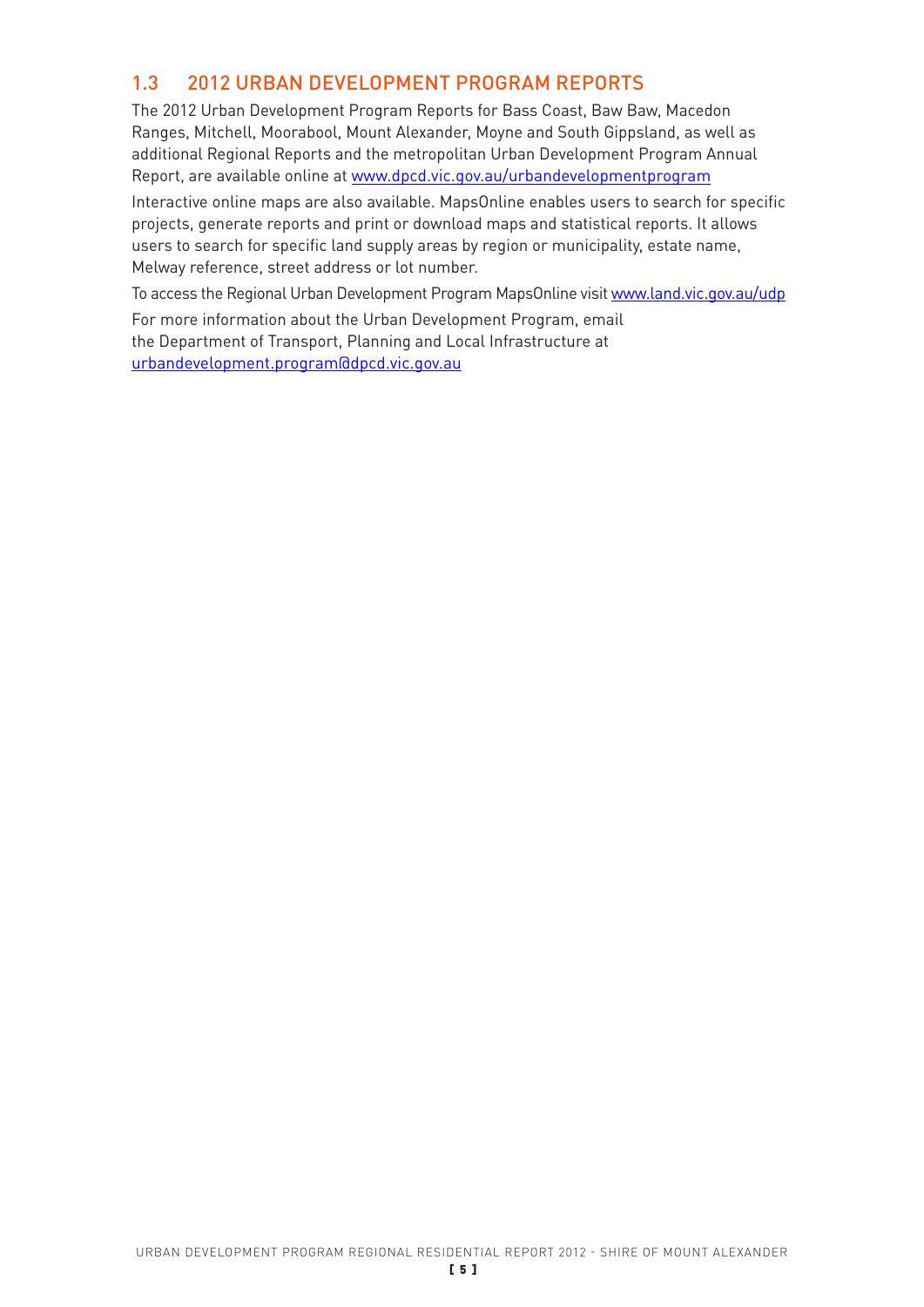# 2.0 APPROACH & METHODOLOGY

The following provides a brief outline of the major methodologies and approach in the assessment of recent residential lot construction, residential land supply, projections of demand and determining the years of supply of current land stocks. In addition, key definitions of terms used within the following assessment are detailed in the glossary of terms at the end of this report.

Information is presented at both a Statistical Local Area (SLA) and suburb (Australian Bureau of Statistics definition) level. A map highlighting the location of these boundaries is located within the data appendices. The report retains ABS terminology for the geographic areas, however it is appreciated that the term 'suburbs' includes urban and rural areas.

Assessments of land supply are dependant on the availability of aerial imagery. The most current imagery available for this assessment was taken during the summer of 2009-2010.

Note that for the purposes of this report the regional component of the expanded Urban Development Program is referred to as the 'Regional Urban Development Program'.

# ESTIMATING FUTURE DWELLING REQUIREMENTS

The Population and Household Projections 2011-2031 for Victoria and Its Regions, released by the (former) Department of Planning and Community Development and outlined in *Victoria in Future 2012*, are used by the Regional Urban Development Program as the basis for determining projected demand for residential allotments. Demand information is assessed at both a municipal level and by the component Statistical Local Areas (SLAs).

# RESIDENTIAL LAND

In the following land supply assessments residential lot construction and land supply have been designated by differing supply types, namely:

**Minor Infill:** Undeveloped land within the existing urban area, zoned for residential development, and parent lot or existing lot less than 1ha.

**Major Infill:** Undeveloped land or sites identified for redevelopment within the existing urban area, zoned for residential development, and parent lot or existing lot greater than 1ha.

**Broadhectare:** Undeveloped land generally located on the urban fringe, zoned for residential development (no previous urban development activity), and the parent lot greater than 1ha.

**Future Residential:** Land identified by the relevant municipal authority for future residential development and current zoning not supportive of 'normal' residential development. Land which has an 'Urban Growth Zone' applied, and a precinct structure plan has not yet been approved, falls into this category.

**Rural Residential:** Land zoned or identified for future Low Density Residential (LDRZ) or Rural Living (RLZ).

#### **Residential Lot Construction**

Residential lot construction has been determined via the processes established within the State Governments Housing Development Data project. It involves the extensive cleaning of the residential cadastre and the application of this cadastre to the land supply types identified above.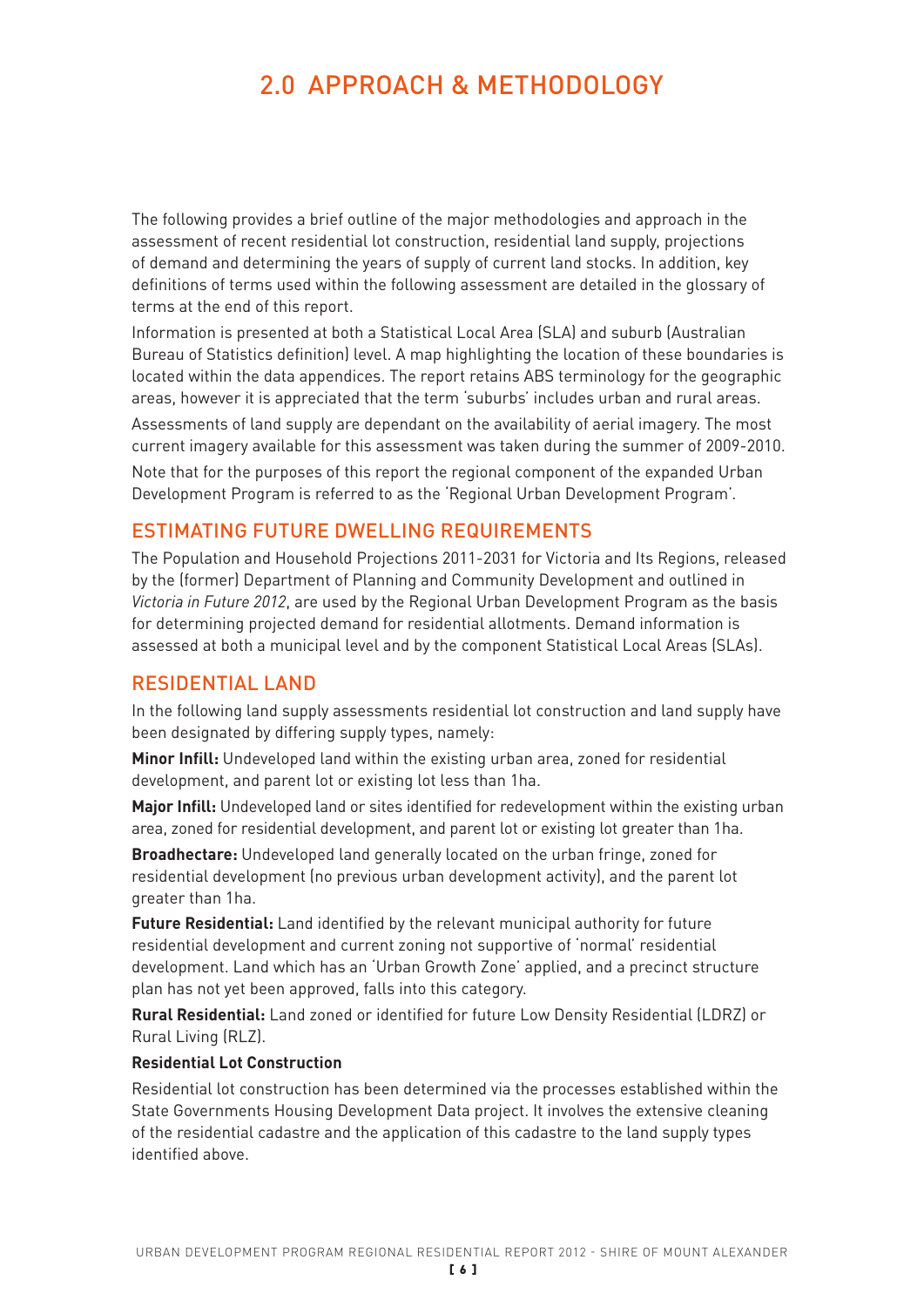A constructed lot is defined by the year of construction and the finalisation of certificate of title.

Construction activity has been assessed on an annual basis as at July of each year from 2005 to 2011.

# LOT YIELDS

Lot yields have been established on a parcel by parcel basis for the following land supply types: major infill, broadhectare and future residential.

In establishing the lot yield for each individual land parcel the following information was used: incidence and location of native vegetation, zoning, natural features such as creeks, old mineshafts, escarpments, floodways, localised current/recent market yields, existing studies such as structure plans, municipal strategic statements etc.

In addition to site specific issues, 'standard' land development take-outs are employed, including local and regional. The amount/proportion of such take-outs are dependent on the site of the land parcel i.e. a 1ha site will have less take-outs than say a 50ha site. This approach has been utilised by both the residential and industrial land supply assessments since 2004 in the metropolitan Urban Development Program.

Further intelligence and verification is sourced from local council planning officers.

A small number of supply sites have been allocated a zero lot yield due to a number of varying factors, these include but not limited to:

- • unlikely to be developed over the next 15 years due to issues such as significant ownership fragmentation on relatively small parcels of land;
- subdivision restricted until sewerage is provided:
- the site is within an area of low demand and is unlikely to be developed with any certainty within the foreseeable future; and
- • potential/likely lot density could be low.

Sites with a zero lot yield have been identified and are summarised by location and area.

# DEVELOPMENT TIMING

Staging for lot construction or development timing has been established for four broad time periods, namely:

- 1 to 2 years (2012–2013);
- 3 to 5 years (2014-2016);
- 6 to 10 years (2017-2021);
- • 11 years or more (2022 and beyond); and
- No timing.

Land identified for development over the next 2 years is available for residential purposes, and the required permits to subdivide the land generally exist and are being implemented.

Land parcels identified for development in 3 to 5 years are normally zoned, or may have rezonings finalised or approaching finalisation. They may also have permits to subdivide the land. Some degree of confidence can be applied to the timing and staging of these developments.

Confidence about lot yields and staging declines for developments proposed beyond 5 years as it is industry practice to regard developments beyond this period with less certainty in terms of exact staging, timing and yields.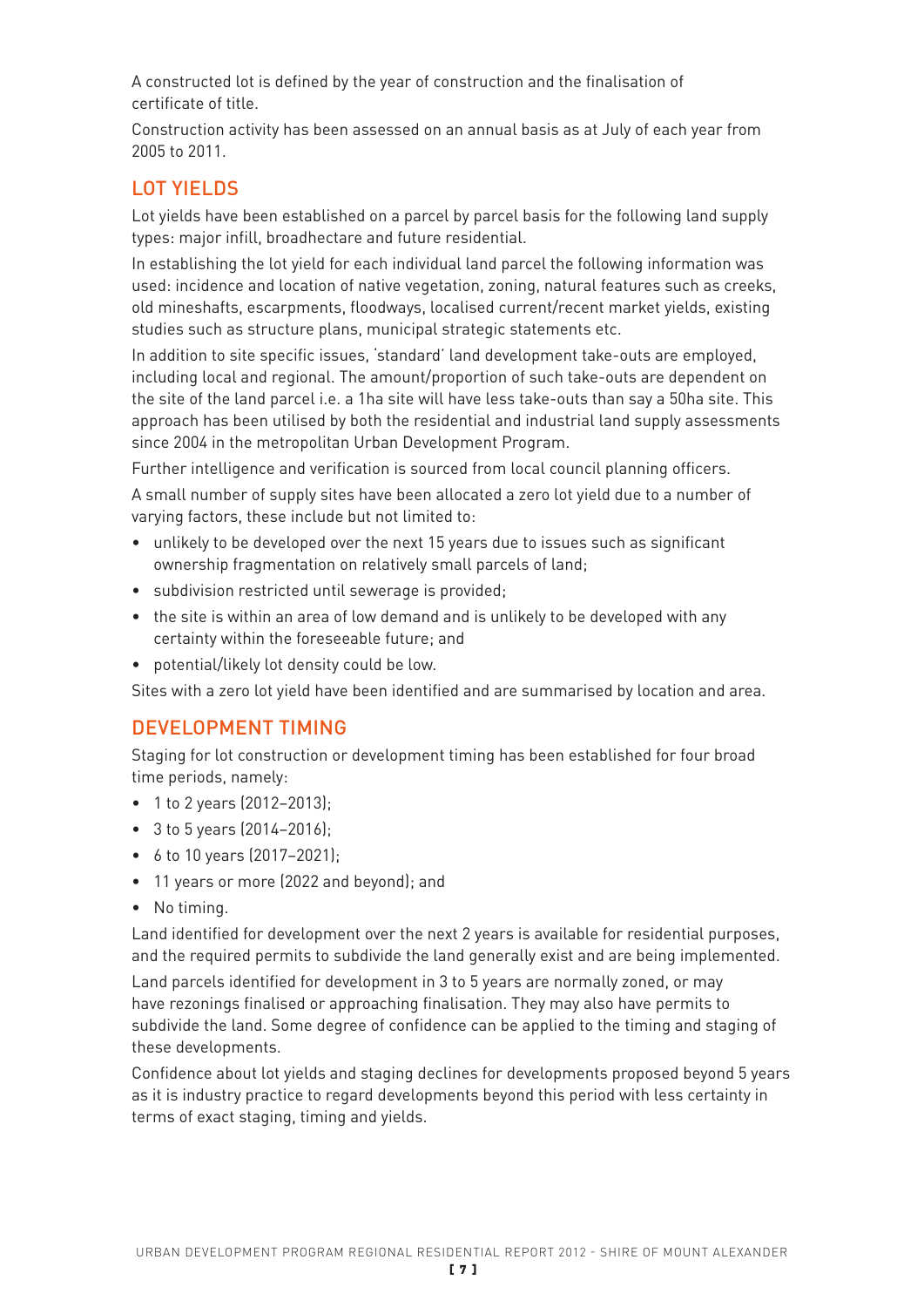A no timing category has been established for potential residential development sites that are within low demand areas (generally small outlying settlements). These sites typically in addition are allocated a zero potential lot yield. They are identified as potential and are measured by area.

Where land has been identified as 'Future Residential' there are no associated timings, as these cannot be confidently applied until such time the land is zoned to allow residential development to occur. Similarly, land which is within an Urban Growth Zone, where a precinct structure plan has not been approved, falls into a similar category. At such time a precinct structure plan has been prepared and approved, potential timings of residential development associated to these areas can be applied with a higher degree of confidence.

It should also be noted that timing of lot construction is cyclical, and highly dependent on underlying demand, economic cycles and industry capacity. This can mean that stated development intentions will vary from on-the-ground construction activity over time and by location. However, it is highly accurate in terms of the general direction and amount of growth.

Development timings have only been established for both Major Infill land supply stocks and broadhectare land.

Anticipated development timings are primarily sourced from existing planning permits, historic and current market activity, knowledge of industry capacity, projected demand and most importantly intelligence from local council staff.

# RURAL RESIDENTIAL

Rural Residential allotments have been established via the assessment of the cadastre and zoning information. All allotments zoned either Rural Living (RLZ) and Low Density Residential (LDRZ) is included. Custom technology as described above was utilised to establish the stock of vacant low density allotments, this was subsequently verified via a manual process in conjunction with aerial imagery. The assessment is undertaken on the date of the latest aerial imagery.

# YEARS OF SUPPLY FOR RESIDENTIAL LAND

A key purpose of the Regional Urban Development Program is to identify if sufficient residential land is available to meet projected dwelling requirements within the relevant municipal area. Sufficient stock of residential land is required to maintain an ongoing supply to the market and to contribute to:

- adequate competition in the land development market to avoid unnecessary upward pressure on land prices and housing affordability; and
- • sufficient lead times for planning and service provision agencies to undertake appropriate strategic and infrastructure planning activities.

For the purpose of reporting on the years of supply of residential stocks, the Regional Urban Development Program assesses the existing stock of residential land (major infill, broadhectare and future residential) relative to projected demand.

In assessing the number of years of broadhectare, major infill and designated future (unzoned) residential land supply, only a component of the total projected demand is apportioned to estimate future demand for broadhectare and major infill supply. The remainder is apportioned for future demand for other forms of residential supply such as low density and rural living.

The number of 'years of supply' of residential land is undertaken at both a municipal level (total) and by Statistical Local Area. Years of supply is expressed for both the total zoned stocks of identified residential land and future residential land stocks.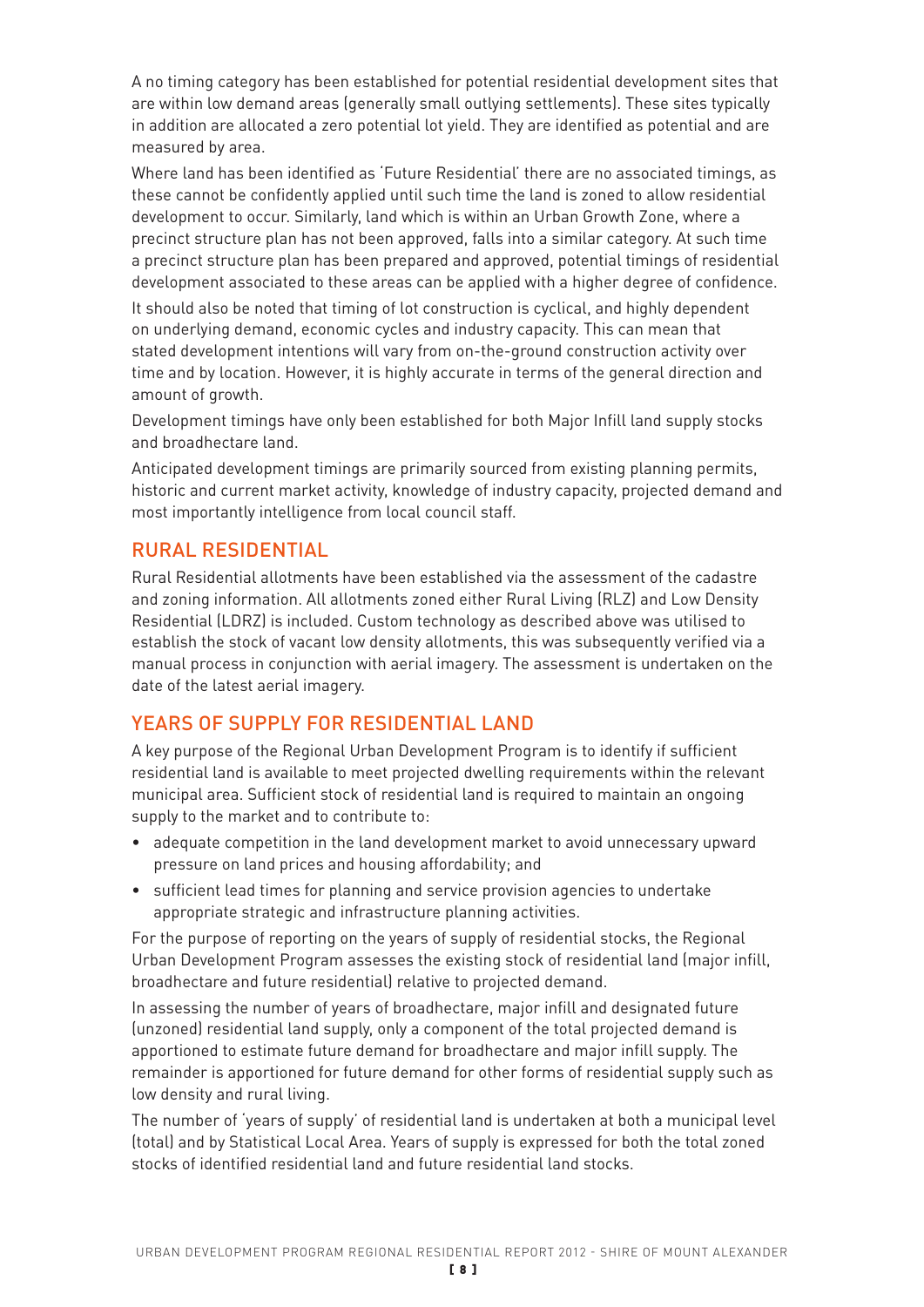Two projected demand scenarios are illustrated:

- Dwelling requirements contained within the (former) DPCD's Population and Household Projections (*Victoria in Future 2012*); and
- Recent residential building approval trends (2006 to 2012).

Both sets of projections are discounted by the historic average of total broadhectare and major infill lot construction relative to total residential lot construction activity. In addition, the historic trend scenario applies the projected proportional rate of change as identified within the population projections.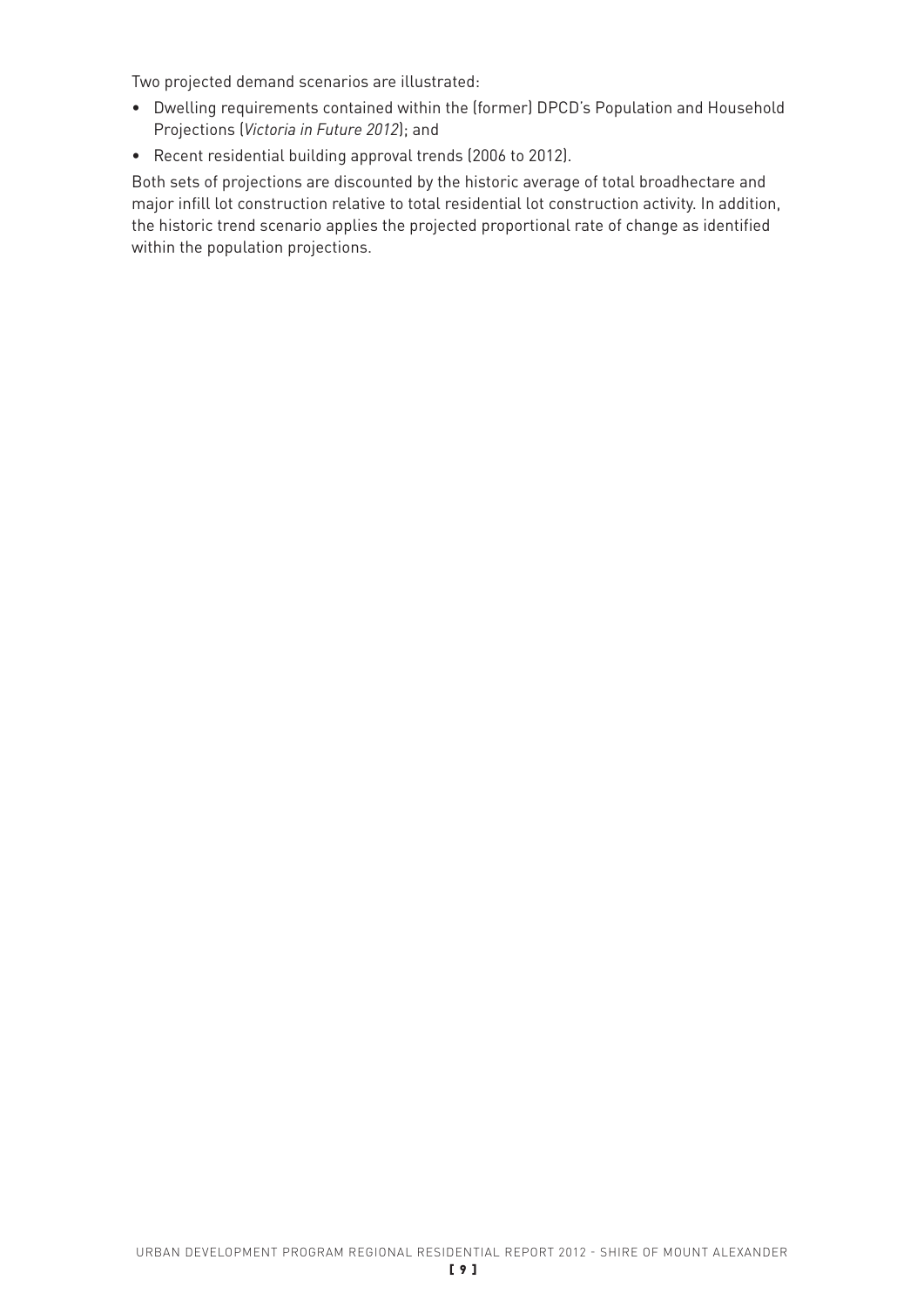# 3.0 OVERVIEW

Mount Alexander Shire is located in the historic goldfields of central Victoria approximately 110 kilometres north of Melbourne. In the year ending 30 June 2011, the estimated resident population of the Shire was 17 803 people. Approximately half of the Shire's population lives in Castlemaine, the largest town in the Shire. The balance of the population reside in smaller towns including Maldon, Harcourt, Newstead, Chewton, Guildford, Taradale and Elphinstone, smaller settlements and the Shire's rural areas.

The Shire is well known for its heritage townships, buildings and places, which are of local, state and national significance. The notable and extensive Castlemaine Diggings National Heritage Park is a cultural landscape of national heritage significance. Maldon was recognised as Australia's first Notable Town in 1966. Significant natural and cultural landscapes include Mount Alexander goldfields Mount Tarrengower, Mount Alexander, Mount Consultation, Barfold and Muckleford gorges, the Guildford plateau, Vaughan Springs and Lake Cairn Curran<sup>2</sup>.

The Shire is ideally located within Central Victoria and has extensive road and rail transport links to Melbourne and Bendigo via the Calder Highway and the Melbourne-Swan Hill railway line. Other major centres linked to Mount Alexander include Ballarat (Midland Highway) and Maryborough (Pyrenees Highway)

This report covers the trends and shifts in building activity across the municipality of Mount Alexander, and provides an insight into proposed future residential development activity.

The information in this section has been compiled resulting from a number of comprehensive consultations with key representatives from the Shire of Mount Alexander. It is supported by datasets from the Australian Bureau of Statistics.

*<sup>2</sup> Shire of Mount Alexander Planning Scheme*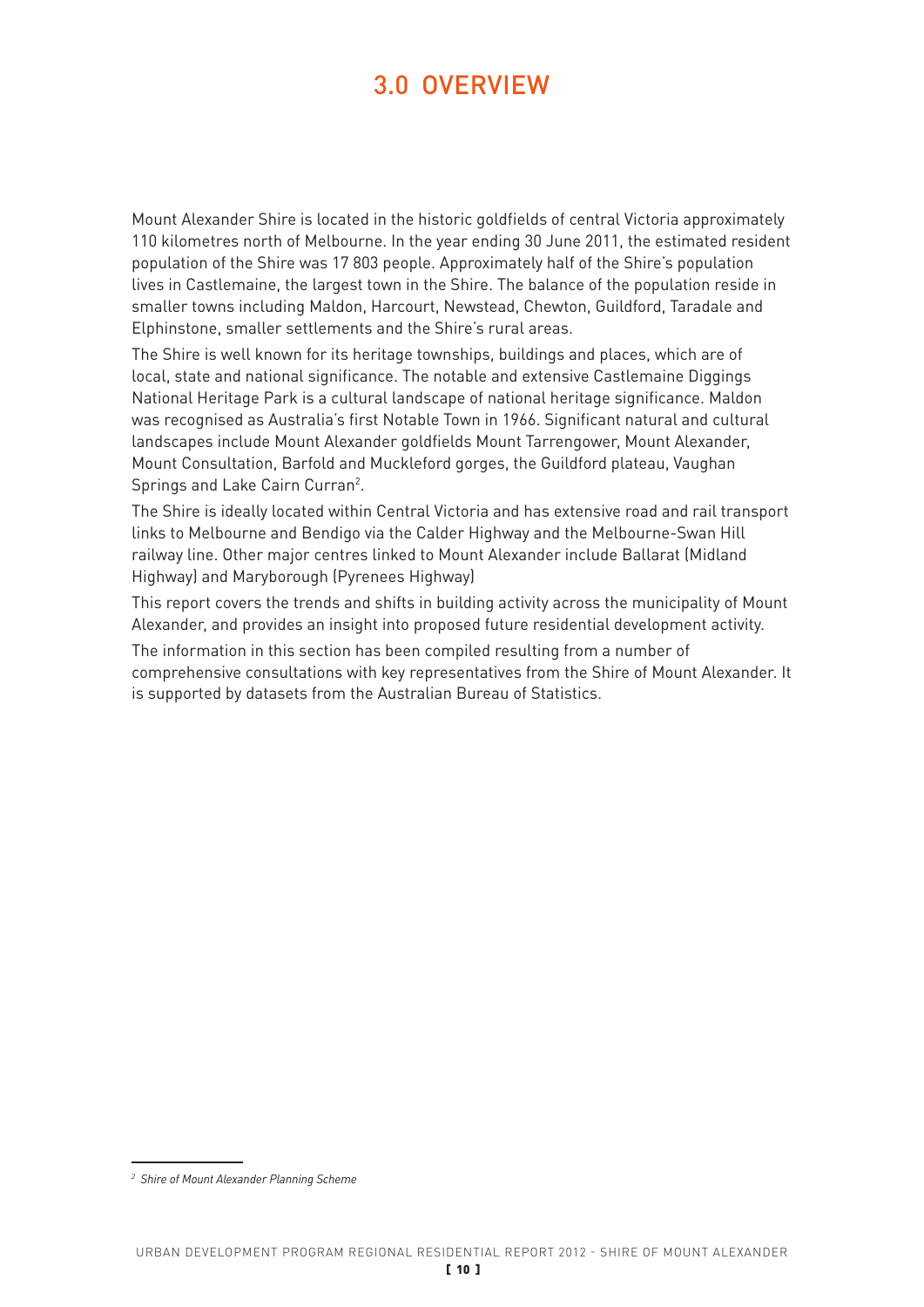# 4.0 RECENT ACTIVITY

This section of the report details the recent activity of residential lot construction, dwelling approvals and sales values achieved across the municipal area of Mount Alexander. Residential lot construction activity is detailed from July 2006 to March 2012 and is presented at a suburb, Statistical Local Area (SLA) and municipal level. Residential lot construction is further analysed by supply type/location, namely:

- Minor Infill:
- • Broadhectare/Major Infill (combined); and
- • Rural Residential.

# 4.1 RESIDENTIAL BUILDING APPROVALS

As measured from July 2006 to March 2012 residential building approval activity within the municipal area of Mount Alexander has averaged 114 per annum, the amount of building approval activity as measured on an annual basis has been relatively consistent. However, approvals peaked at 124 in 2009-10 and troughed at 92 in 2007-08. As measured at the March Quarter 2012 there was 114 residential dwelling approvals.

Graph 1 illustrates the amount of building approval activity by dwelling type on a quarterly basis for the municipal area of Mount Alexander.

All building approvals since July 2006 have been for separate houses.

The majority (66% or 75 per annum) of building approval activity since 2005-06 has been located within the Statistical Local Area (SLA) of Mount Alexander – Balance, which includes the urban centres of Campbells Creek, Chewton, Maldon, Newstead and Harcourt.

Within the Mount Alexander – Castlemaine SLA there was 38 residential dwelling approvals per annum from 2005-06 to 2010-11, representing 34% of the municipalities total approval activity.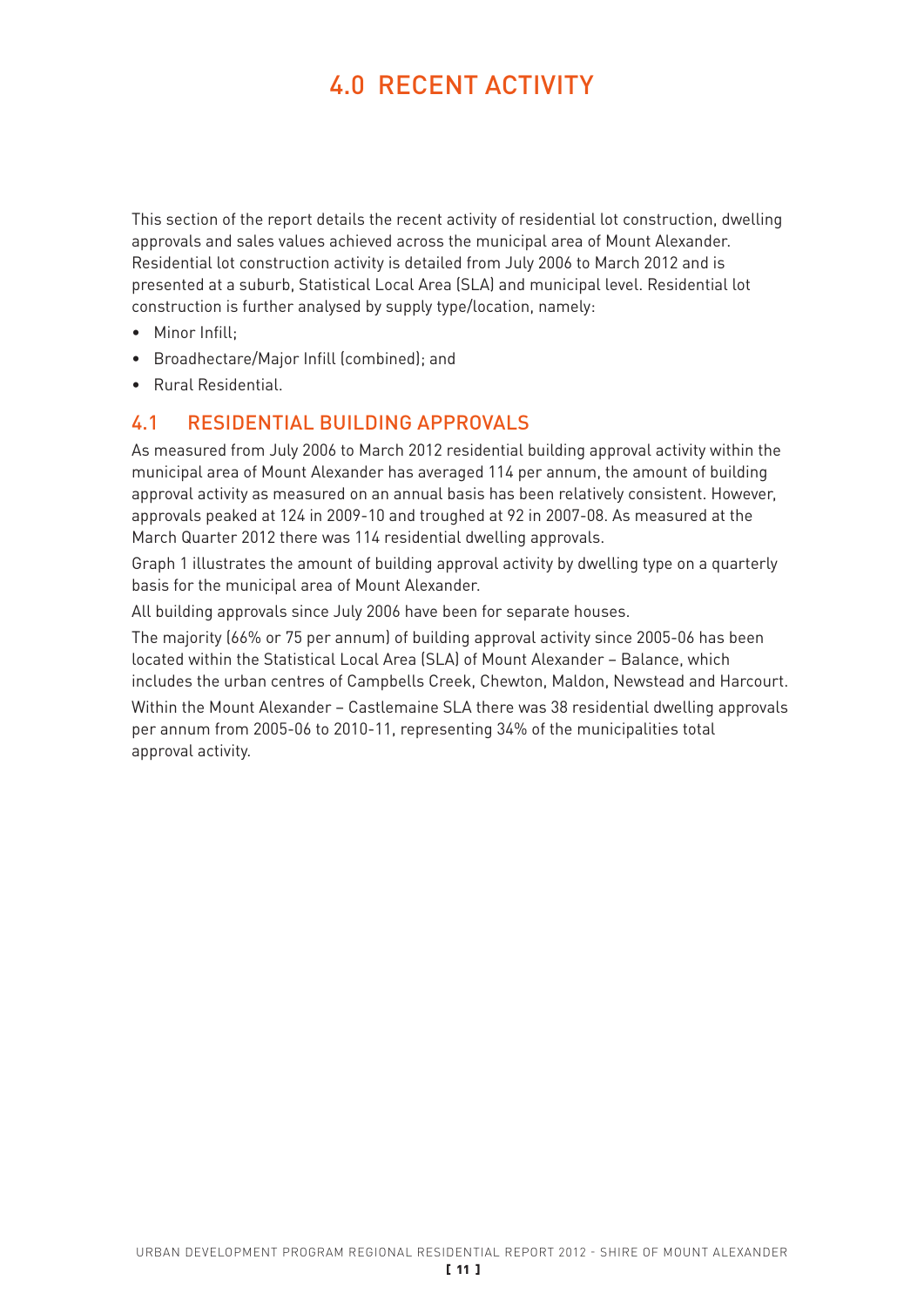

# 4.2 RESIDENTIAL LOT CONSTRUCTION

Analysis has been undertaken to determine on a lot by lot basis the location and amount of residential lot construction activity from July 2006 to March 2012. Lot construction activity has been classified into distinct supply types and or supply locations as defined above.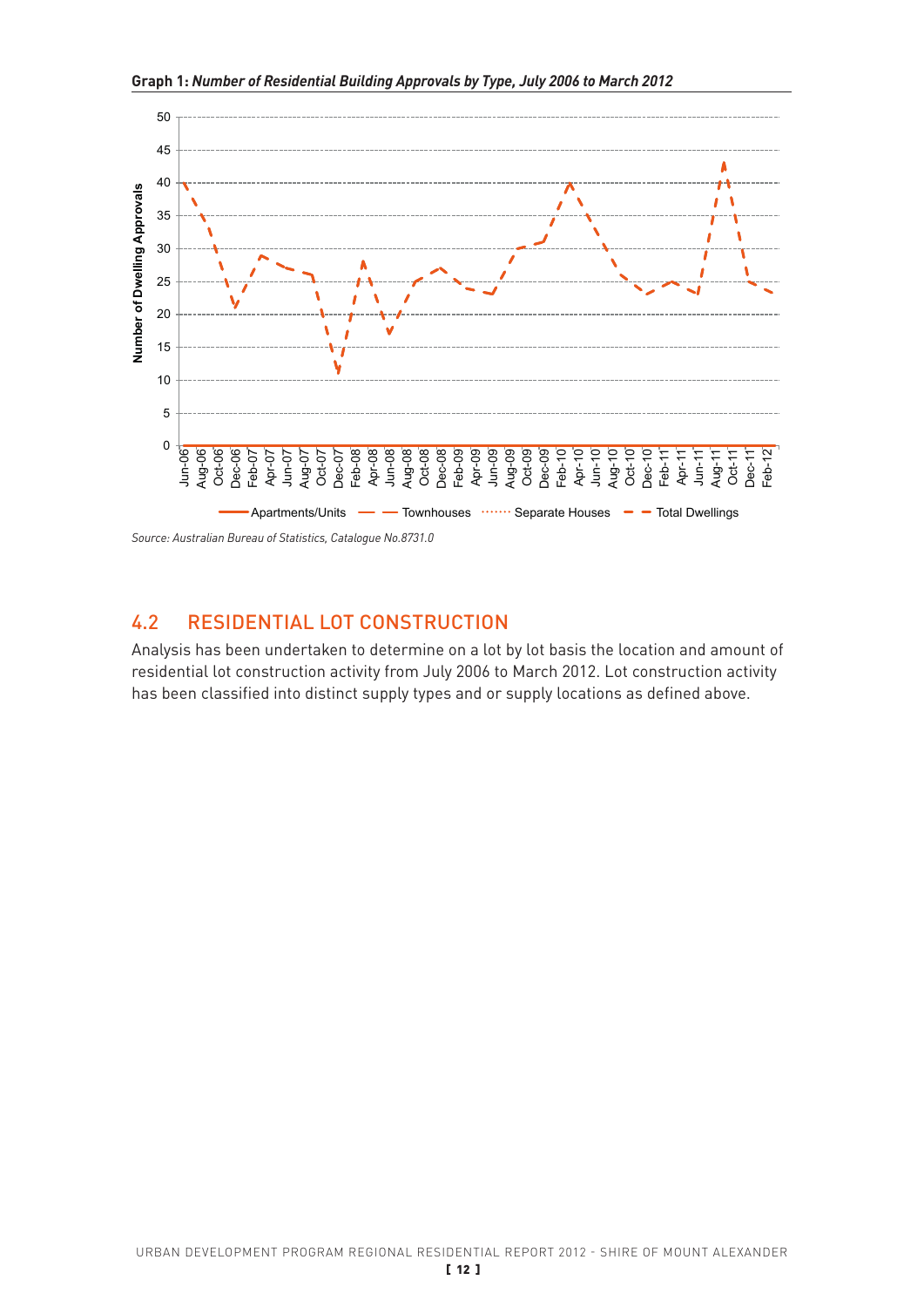Graph 2 summarises the amount of residential lot construction by supply type for the municipal area of Mount Alexander. From July 2006 to March 2012 there was an average annual residential lot construction of 83. The majority (71%) were minor infill lots, followed by broadhectare/major infill lot construction at 23% and 6% rural residential.

In comparison to the annual volume of residential building approvals, residential lot construction varies considerably. Residential lot construction was the lowest in 2007-08 at 43 lots and 'peaked' in 2009-10 at 146 lots. As measured to the March Quarter 2012 there have been 83 residential lots constructed.

The lot construction variance over-time is a typical trend illustrated from the land development industry and indicates no significant supply or policy issues.



**Graph 2:** *Number of Residential Lots Constructed by Supply Type, July 2006 to March 2012*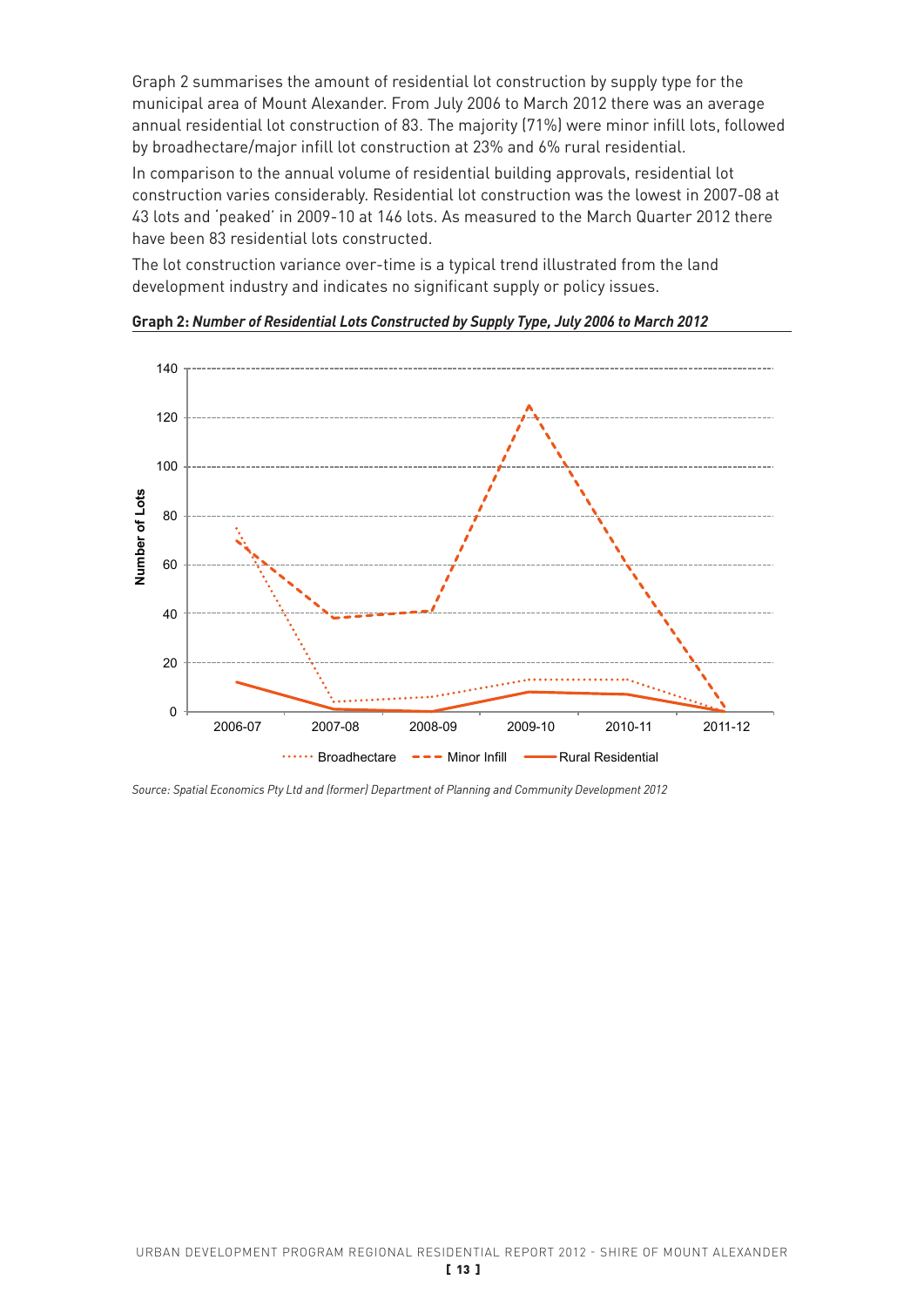Graph 3 illustrates the average annual volume of all residential lot production by suburb.

The majority (30%) of residential lot construction activity was located within the suburb of Campbells Creek, followed by Castlemaine (28%) and 8% respectively in Maldon and Newstead.

Lot construction and residential building approval activity as measured from 2005-06 to 2010-11 broadly aligns in terms of the identified volume at 83 and 114 respectively per annum.



**Graph 3:** *Average Annual Number of Residential Lots Constructed by Suburb, July 2006 to March 2012* 

*Source: Spatial Economics Pty Ltd and (former) Department of Planning and Community Development 2012 Note: Includes – broadhectare, major infill, minor infill and rural residential lot construction.*

# 4.2.1 MINOR INFILL LOT CONSTRUCTION

Minor infill lot construction activity as measured from July 2006 to March 2012 across the municipal area of Mount Alexander averaged 58 lots per annum. This represents 71% of all residential lot construction activity across the municipal area.

Minor infill lot construction activity was concentrated within the established urban areas of Castlemaine and Campbells Creek.

As measured annually from July 2006 to March 2012, the amount of minor infill lot construction activity has varied significantly. In 2007/08 there were approximately 38 minor infill lots constructed, increasing to 125 in 2009/10 and declining to 60 lots the following year. As measured to the March Quarter 2012 there have been only 2 minor infill lots constructed.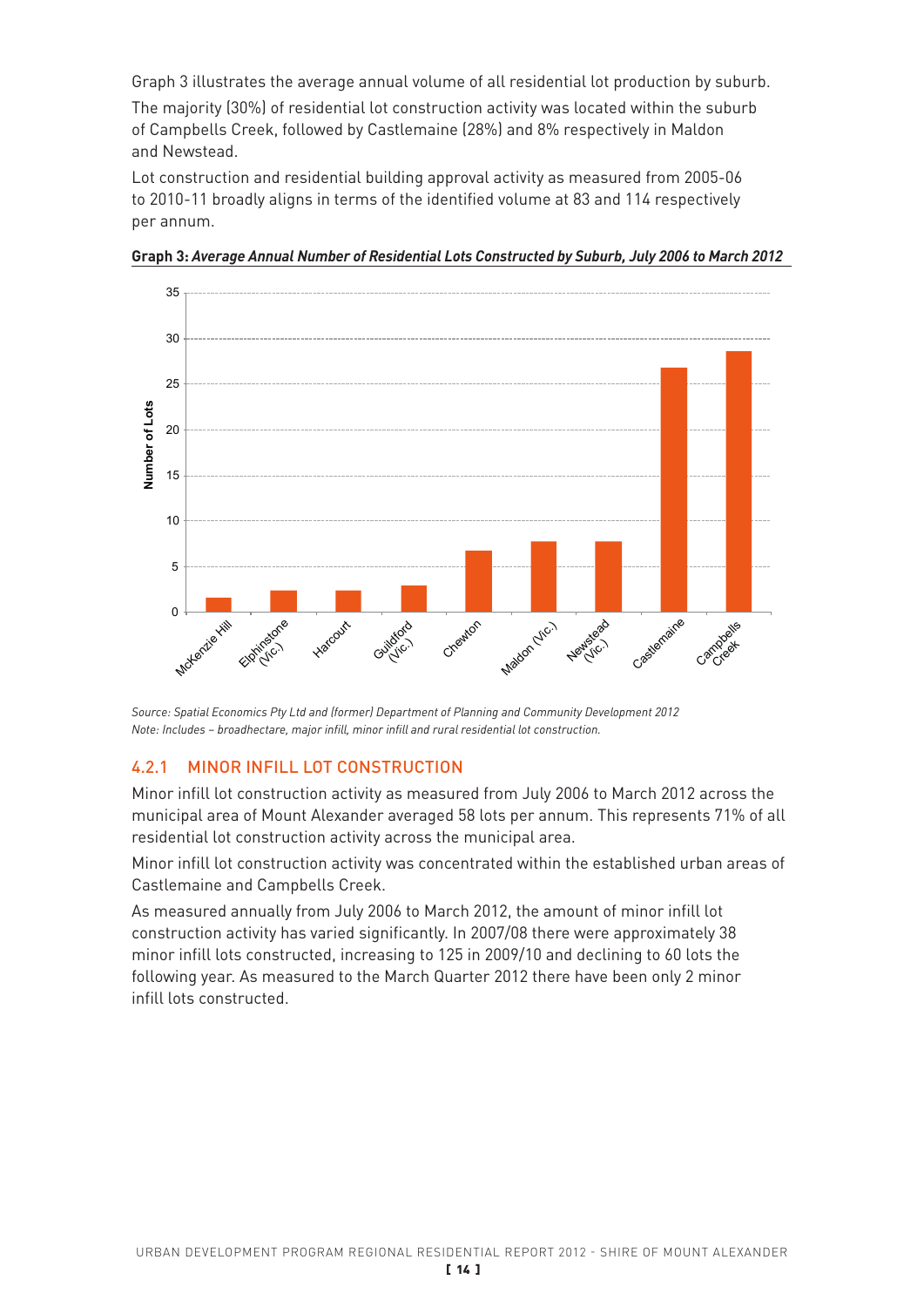Of the 336 minor infill lots constructed 11% were constructed on 'parent' lots sized less than 1,200sqm, there were no lots constructed on 'parent lots less than 500sqm. There were 126 lots constructed (38%) on parent lots sized from 2,000 to 5,000sqm. Graph 4 summarises the volume of minor infill lot construction by 'parent' lot size cohorts.



*Graph 4: Parent Lot Size of Minor Infill Lot Subdivision, July 2006 to March 2012*

*Source: Spatial Economics Pty Ltd and (former) Department of Planning and Community Development 2012 Note: Parent lot size refers to the size of the allotment prior to subdivision.*

# 4.2.2 BROADHECTARE & MAJOR INFILL LOT CONSTRUCTION

Broadhectare/Major Infill lot construction activity as measured from July 2006 to March 2012 across the municipal area of Mount Alexander averaged 19 lots per annum. This represents 23% of all residential lot construction activity across the municipal area.

Virtually all broadhectare lot construction activity was located within the suburb of Campbells Creek and to a lesser degree Castlemaine.

As measured annually from July 2006 to March 2012, the amount of broadhectare lot construction activity has varied significantly. In 2006/07 there was approximately 75 broadhectare lots constructed, since then production levels have remained relatively low, ranging from 4 lots in 2007-08 to 13 lots in 2010-11.

As measured to the March Quarter 2012 there have been no broadhectare/major infill lots constructed.

# 4.2.3 RURAL RESIDENTIAL LOT CONSTRUCTION

Rural Residential lot construction activity as measured from July 2006 to March 2012 across the municipal area of Mount Alexander has averaged 5 lots per annum. This represents 6% of all residential lot construction activity across the municipal area.

Of this lot construction activity – 25% was zoned Low Density Residential (LDRZ) and 75% Rural Living (RLZ). The majority of this subdivision activity was located in the suburbs of Castlemaine and Muckleford.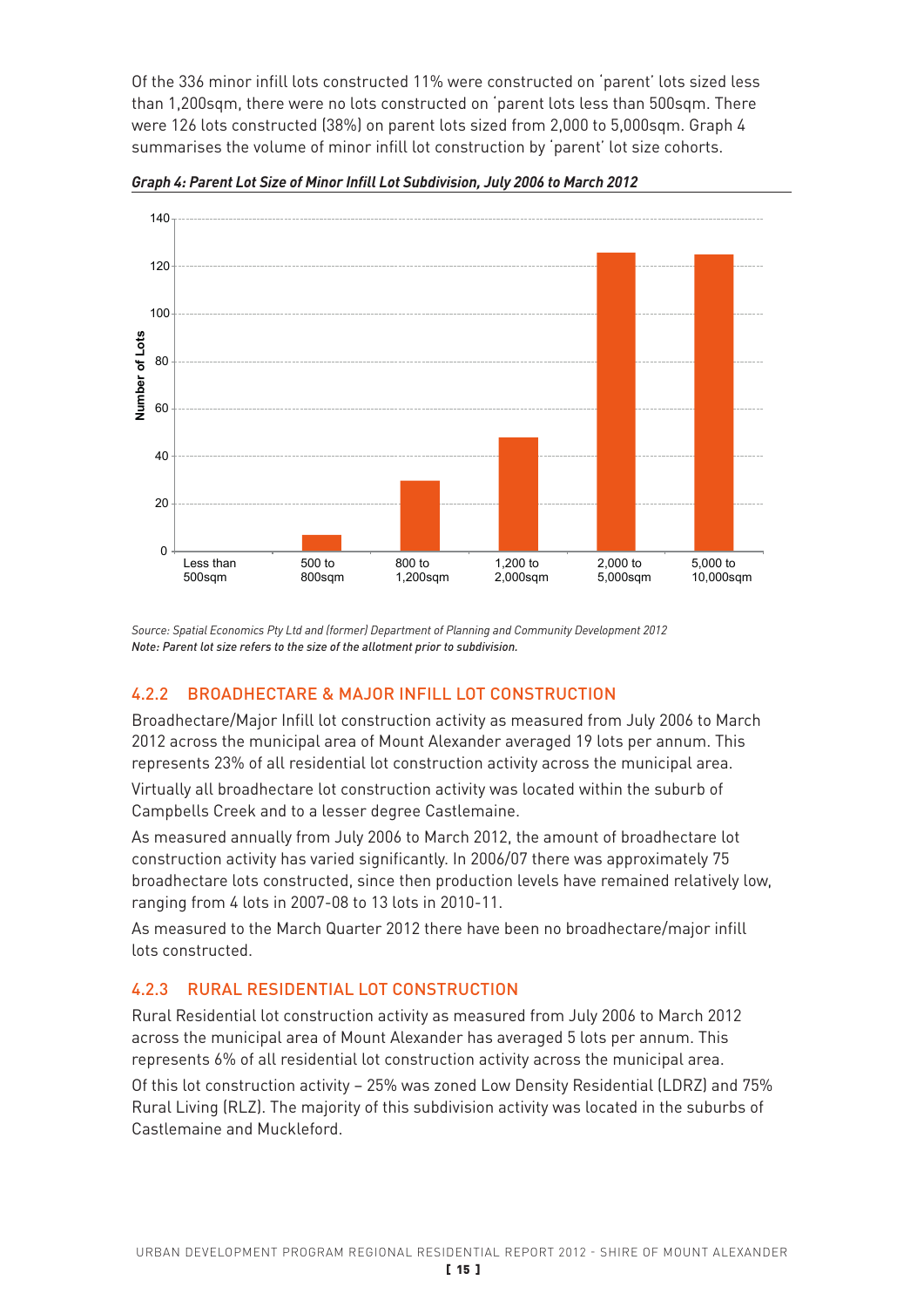From July 2006 to March 2012 there was an average annual residential lot construction of 83. The majority (71%) were minor infill lots, followed by broadhectare/major infill lot construction at 23% and 6% rural residential.

Over the same period residential building approval activity has averaged 114 per annum, of which all been for separate houses

Analysis of the amount of building approvals and residential lot construction indicates a functioning residential land market across the municipal area of Mount Alexander.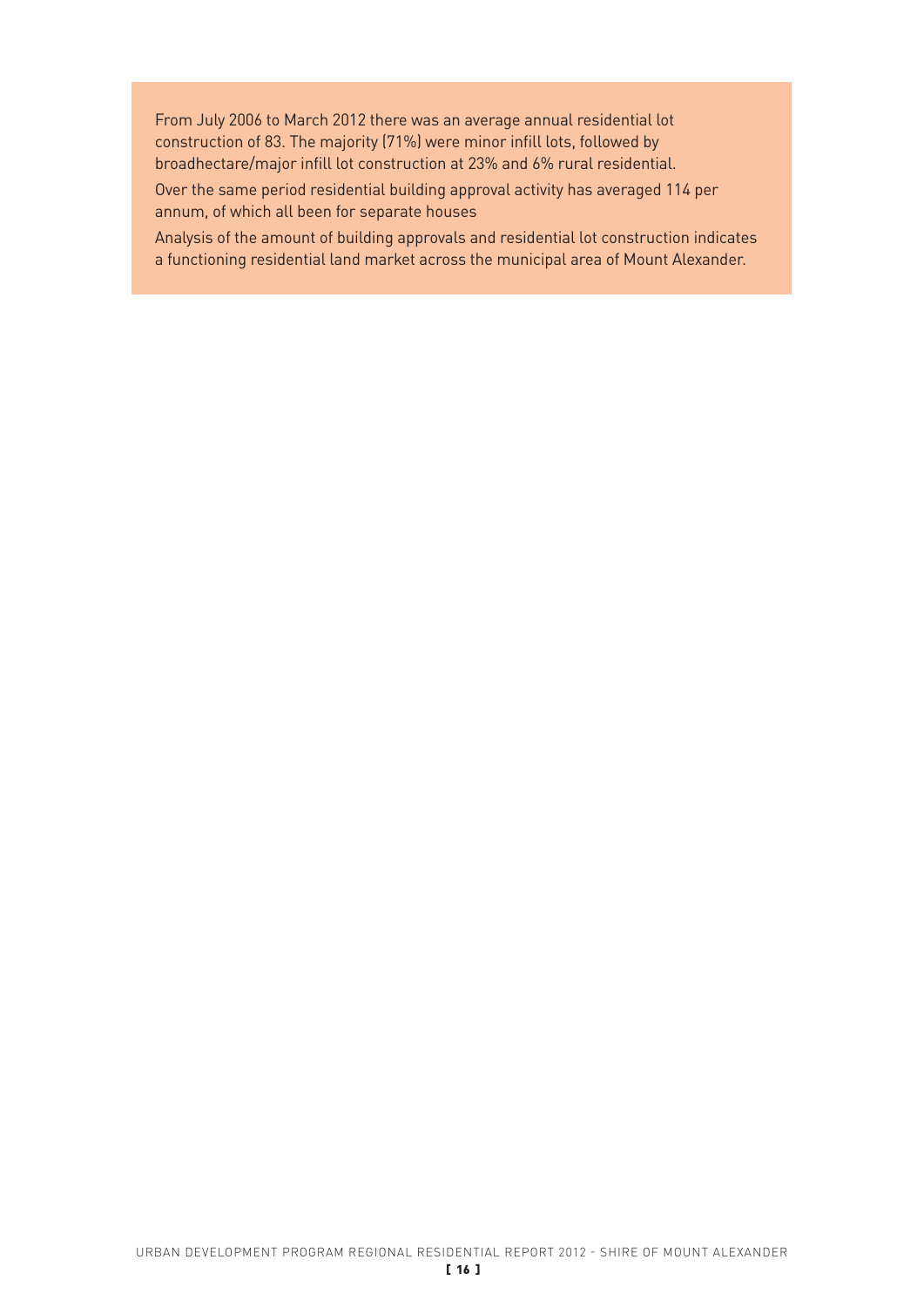# 5.0 RESIDENTIAL LAND SUPPLY

This section of the report details the stock (measured in lots) of residential land across the municipality of Mount Alexander as at March 2012. Residential lot stock/supply is presented at a suburb, Statistical Local Area (SLA) and municipal level. Residential land supply is further analysed by supply type/location, namely:

- Minor Infill:
- • Broadhectare/Major Infill;
- • Future Residential; and
- • Rural Residential.

For both major infill and broadhectare land supply areas, anticipated lot construction timing is presented. This refers to the likely timing of lot construction, not dwelling construction.

Table 1 details the residential land supply, measured in lots, by supply type across the municipal area of Mount Alexander as at March 2012. In total (excluding minor infill) there is a residential lot supply of approximately 1,853. This is comprised of:

- 688 zoned broadhectare/major infill lots (37% of supply);
- 110 vacant rural residential lots (6% of supply); and
- • 1,055 designated future residential lots (57% of supply).

Each of the supply types are further detailed below, including maps of each of the supply type, including the location of recent residential lot construction activity.

|                                      |                         | Lots                        |                     | No Estimated Yield<br>(Area hectares) |                         |                     |
|--------------------------------------|-------------------------|-----------------------------|---------------------|---------------------------------------|-------------------------|---------------------|
| SLA/Suburb/LGA                       | <b>Broad</b><br>hectare | Rural<br><b>Residential</b> | Future<br>(unzoned) | <b>Total Lots</b>                     | <b>Broad</b><br>hectare | Future<br>(unzoned) |
| <b>Mount Alexander (S) - C'maine</b> | 195                     | 30                          | 163                 | 388                                   | 1.4                     | 0                   |
| Castlemaine                          | 147                     | 30                          | 129                 | 306                                   | 1.4                     | $\Omega$            |
| McKenzie Hill                        | 48                      | $\Omega$                    | 34                  | 82                                    | $\Omega$                | $\Omega$            |
| <b>Mount Alexander (S) Bal</b>       | 493                     | 80                          | 892                 | 1,465                                 | 219.6                   | 21.1                |
| <b>Barkers Creek</b>                 | $\bigcap$               | 25                          | U                   | 25                                    | $\bigcap$               | $\bigcap$           |
| Campbells Creek                      | 164                     | 7                           | O                   | 171                                   | 120.4                   | $\Omega$            |
| Chewton                              | $\Omega$                | 1                           | O                   | 1                                     | 43.2                    | $\Omega$            |
| Harcourt                             | 53                      | $\Omega$                    | 600                 | 653                                   | 6.5                     | 21.1                |
| Maldon (Vic.)                        | 43                      | 15                          | $\Omega$            | 58                                    | 4.1                     | $\Omega$            |
| McKenzie Hill                        | 224                     | 9                           | 132                 | 365                                   | 2.6                     | $\Omega$            |
| Muckleford                           | $\bigcap$               | 21                          | 160                 | 181                                   | $\bigcap$               | $\Omega$            |
| Newstead (Vic.)                      | 9                       | $\Omega$                    | $\Omega$            | 9                                     | 31.7                    | $\Omega$            |
| <b>Welshmans Reef</b>                | $\bigcap$               | $\mathfrak{p}$              | O                   | $\overline{2}$                        | 11.2                    | $\Omega$            |
| <b>Mount Alexander (S)</b>           | 688                     | 110                         | 1,055               | 1,853                                 | 221.0                   | 21.1                |

#### **Table 1:** *Residential Lot Potential by Supply Type, March 2012*

*Source: Spatial Economics Pty Ltd and (former) Department of Planning and Community Development 2012*

*Note: Rural Residential supply refers to vacant (as at 2009) LDRZ and RLZ zoned allotments.*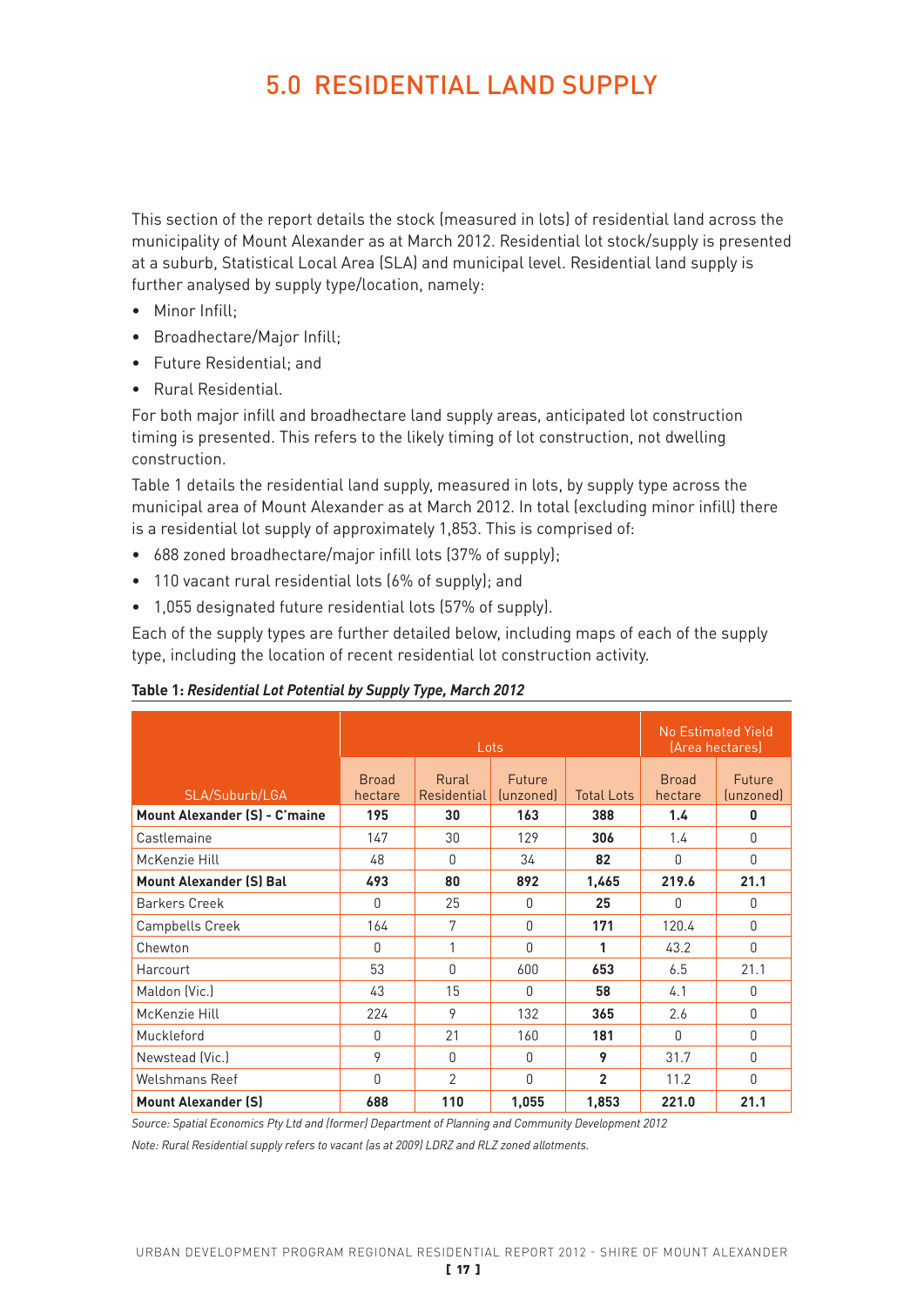# 5.1 MINOR INFILL SUPPLY

A parcel by parcel assessment was undertaken to identify minor infill supply, specifically zoned vacant allotments sized less than one hectare. The assessment is based on the latest aerial imagery of December 2009. The identification of vacant allotments sized less than one hectare does not provide an estimated dwelling yield. Rather it simply identifies the vacant allotment by lot size and location.

Dwelling yields on such allotments can vary significantly, examples range from:

- 800sqm vacant allotment within a broadhectare estate typically would yield one dwelling;
- 800sqm vacant allotment within the urban centre, could typically range from one to four dwellings; and
- • 5,000sqm allotment within a township zone (un-sewered) one dwelling versus anything from five plus dwellings within a larger urban settlement.

As at December 2009, there was 676 minor infill lots identified. Of these lots, 188 were sized less than 1,200sqm or 28% of the identified lots. In addition there were:

- 123 vacant lots sized between 1,200 to 2,000sqm:
- • 281 lots sized from 2,000sqm to 5,000sqm; and
- • 841 lots sized from 5,000 to 10,000sqm.

Graph 5 summarises the size distribution of identified minor infill supply.

All of these allotments have potential to yield multiple lots post subdivision. As noted previously 71% of lot construction activity across Mount Alexander was minor infill, and of this lot construction, 89% was from parent lots sized greater than 1,200sqm.

The majority of minor infill supply is located in the suburbs of:

- • Campbells Creek 101 lots;
- Castlemaine 96 lots;
- Yapeen 89 lots; and
- $Chewton 74$  lots.



#### **Graph 5:** *Minor Infill Supply – Number of Vacant Zoned Residential Allotments, by Lot Size Cohort, 2009*

*Source: Spatial Economics Pty Ltd and (former) Department of Planning and Community Development 2012*

 [ 18 ] URBAN DEVELOPMENT PROGRAM REGIONAL RESIDENTIAL REPORT 2012 - SHIRE OF MOUNT ALEXANDER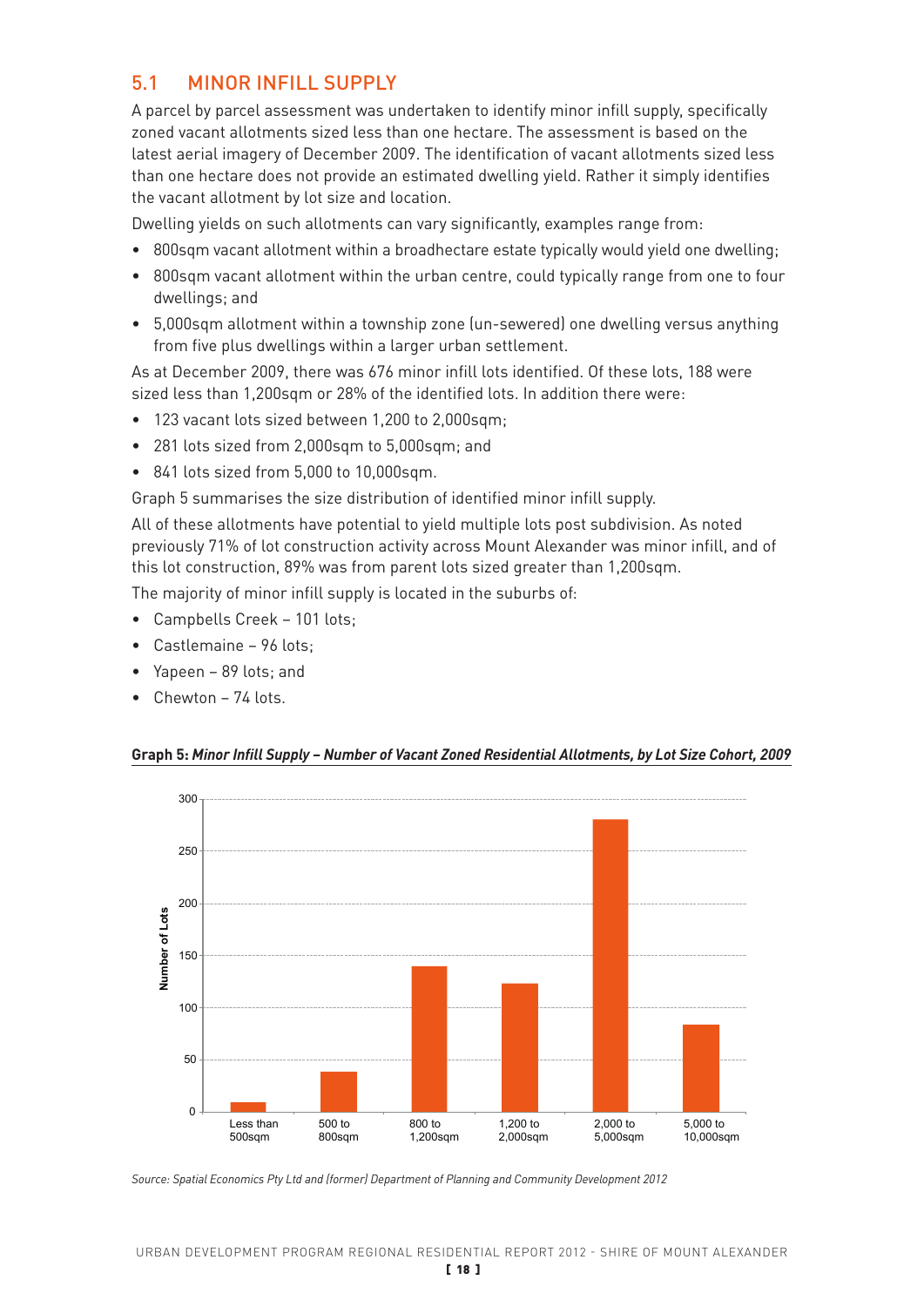# 5.2 BROADHECTARE & MAJOR INFILL SUPPLY

As at March 2012, there was a residential lot capacity within broadhectare areas of approximately 688, of which 33% (224 lots) is located in the suburb of McKenzie Hill, followed by Campbells Creek 24% (164 lots) and Castlemaine 21% (147 lots). Table 2 identifies the lot yield and estimated development timing of zoned broadhectare lot stock.

| <b>Zoned Lot Potential</b> |                  |                  |                   |                |                                     |                                 |                                         |                                           |
|----------------------------|------------------|------------------|-------------------|----------------|-------------------------------------|---------------------------------|-----------------------------------------|-------------------------------------------|
| SLA/LGA                    | $1 - 2$<br>years | $3 - 5$<br>years | $6 - 10$<br>years | $11+$<br>years | <b>No</b><br>$T$ iming <sup>3</sup> | Total<br>Zoned<br><b>Stocks</b> | ' Potential<br>Residential<br>(unzoned) | <b>Total Lots</b><br>(zoned/<br>un-zonedl |
| M Alexander (S) - C'maine  | 46               |                  |                   | 0              | 149                                 | 195                             | 163                                     | 358                                       |
| M Alexander (S) Bal        | 79               | 85               |                   | 0              | 329                                 | 493                             | 892                                     | 1,385                                     |
| <b>Mount Alexander (S)</b> | 125              | 85               |                   |                | 478                                 | 688                             | 1,055                                   | 1,743                                     |

# **Table 2***: Anticipated Lot Construction Activity – Broadhectare/Major Infill, 2012*

**<sup>3</sup>***The no timing status identifies potential broadhectare land stocks but do not attempt to estimate potential development timing.*

*Source: Spatial Economics Pty Ltd and (former) Department of Planning and Community Development 2012*

Broadhectare lot potential represents 37% of the total existing residential land supply across the municipal area of Mount Alexander (excluding minor infill supply).

Based on existing planning permits, recent construction activity and Council feedback it is anticipated that over the next five years, on average 42 lots per annum will be constructed within existing zoned broadhectare areas. Historically, 19 broadhectare lots per annum were constructed across the municipality.

Of the total identified broadhectare lot construction potential of 688 lots, 478 lot potential has not been allocated an anticipated development timing.

# NO YIELD

A total 221 hectares (65 lots) of zoned vacant land over one hectare in size has been identified that has the potential for broadhectare subdivision. However, these parcels are typically in low demand areas. Suburbs that have relatively high levels of this land stock form include:

- • Campbells Creek 120 hectares;
- Chewton 43 hectares: and
- • Newstead 32 hectares.

This potential residential land supply source has deliberately been excluded from a lot yield and timing perspective as it is considered unlikely that any significant volume of subdivision activity will occur within the sites.

Generally, potential land supply allotments that are un-sewered and are unlikely to be sewered are not included in the above assessment.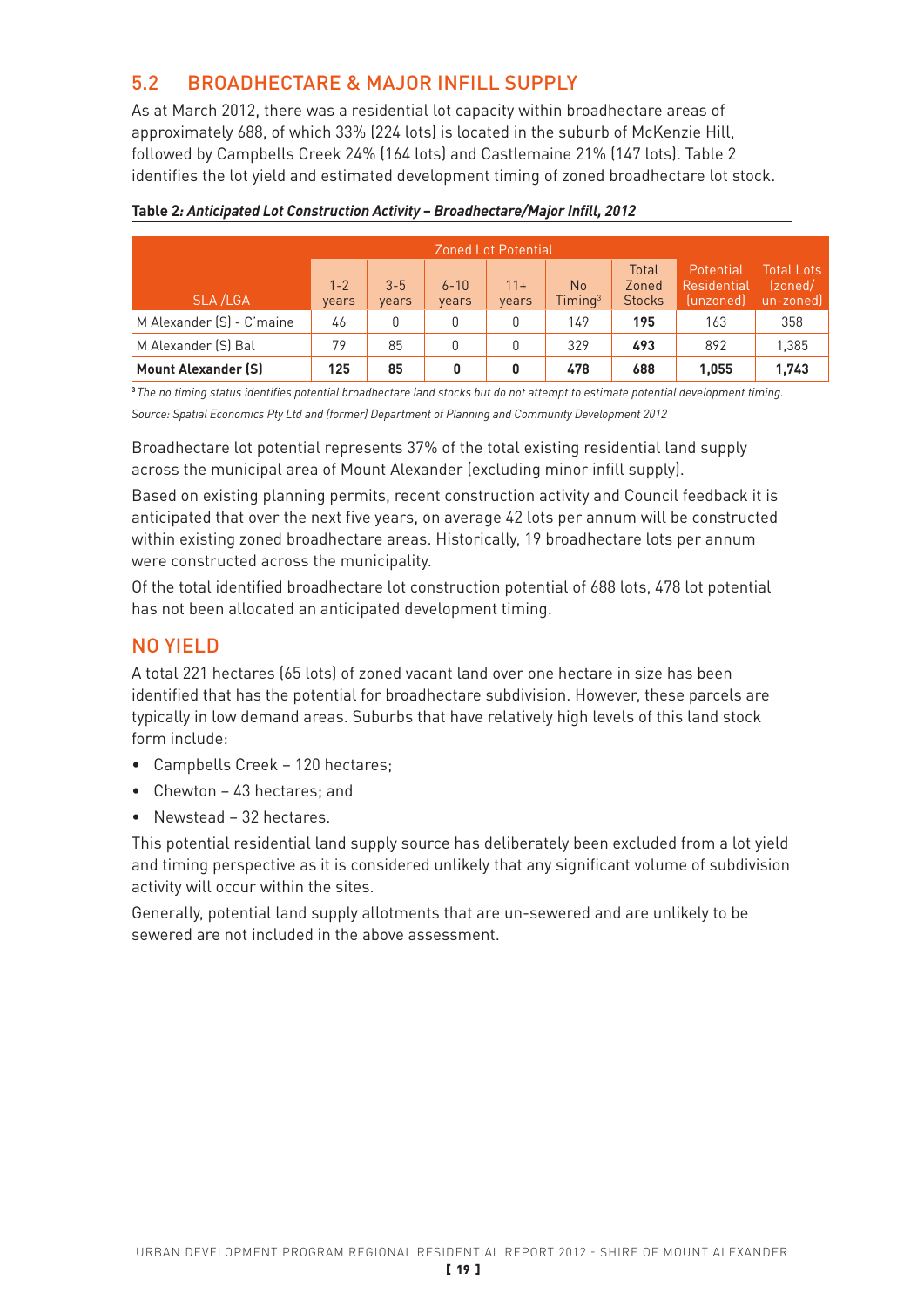# 5.3 FUTURE RESIDENTIAL LAND SUPPLY

Analysis has been undertaken in conjunction with municipal planning officers to identify the location and associated lot yield of future residential land stocks. Future residential land stocks are identified by the Mount Alexander Shire Council, and contained within various municipal planning policy and strategy planning documents.

Future residential land stocks are not zoned to support immediate 'normal' residential development, and rezoning and structure planning processes are required before normal residential development proceeds.

Locations which face natural hazards (such as fire, flood and landslide) need to be assessed as part of the decision making associated with a proposed rezoning change. Within the municipal area of Mount Alexander, there is an estimated lot potential within Future Residential areas of approximately 1,055. Of this lot potential:

- 600 lots are located in Harcourt;
- 166 lots in McKenzie Hill:
- 160 lots in Muckleford: and
- 129 lots in Castlemaine.

In addition to the above 'future residential' land stocks there are additional supply areas that have not been assessed in terms of potential lot yield. This potential residential land supply is located in Harcourt and is approximately 21 hectares in size.

# 5.4 RURAL RESIDENTIAL ALLOTMENTS

The stock of both occupied and vacant rural residential allotments have been determined on a lot by lot basis as at December 2009. A Rural Residential allotment is defined as all allotments that are zoned Low Density Residential (LDRZ) and Rural Living (RLZ). Occupied is defined as evidence of a 'habitable' dwelling and vacant is defined as no evidence of a habitable dwelling via the interpretation of aerial imagery.

As at December 2009 across the municipality of Mount Alexander there was a total lot stock of rural residential allotments of 541. Of this stock, 110 lots were vacant, a lot vacancy rate of 20%. Graph 6 summarises the stock of both occupied and vacant rural residential allotments by suburb.

By zone type, as at December 2009 there were 78 Low Density Residential (LDRZ) allotments, of which 23 were vacant across the municipality, a lot vacancy of 29%. In comparison, there were a total of 463 Rural Living (RLZ) zoned allotments, of which 87 were vacant – a lot vacancy rate of 19%.

The location of the majority of rural residential lots across the municipality includes:

- Castlemaine total 239 lots (lot vacancy of 13%);
- • Barkers Creek total 107 lots (lot vacancy of 23%); and
- Muckleford total 84 lots (lot vacancy of 25%).

Future rural residential (LDRZ and or RLZ) unzoned areas have been identified through Council consultation and are geographically identified in the accompanying maps. In summary a total of 299 hectares of future rural residential land stocks have been identified, of which all is designated for future LDRZ. The location of the future rural residential land stocks is detailed in Table 12.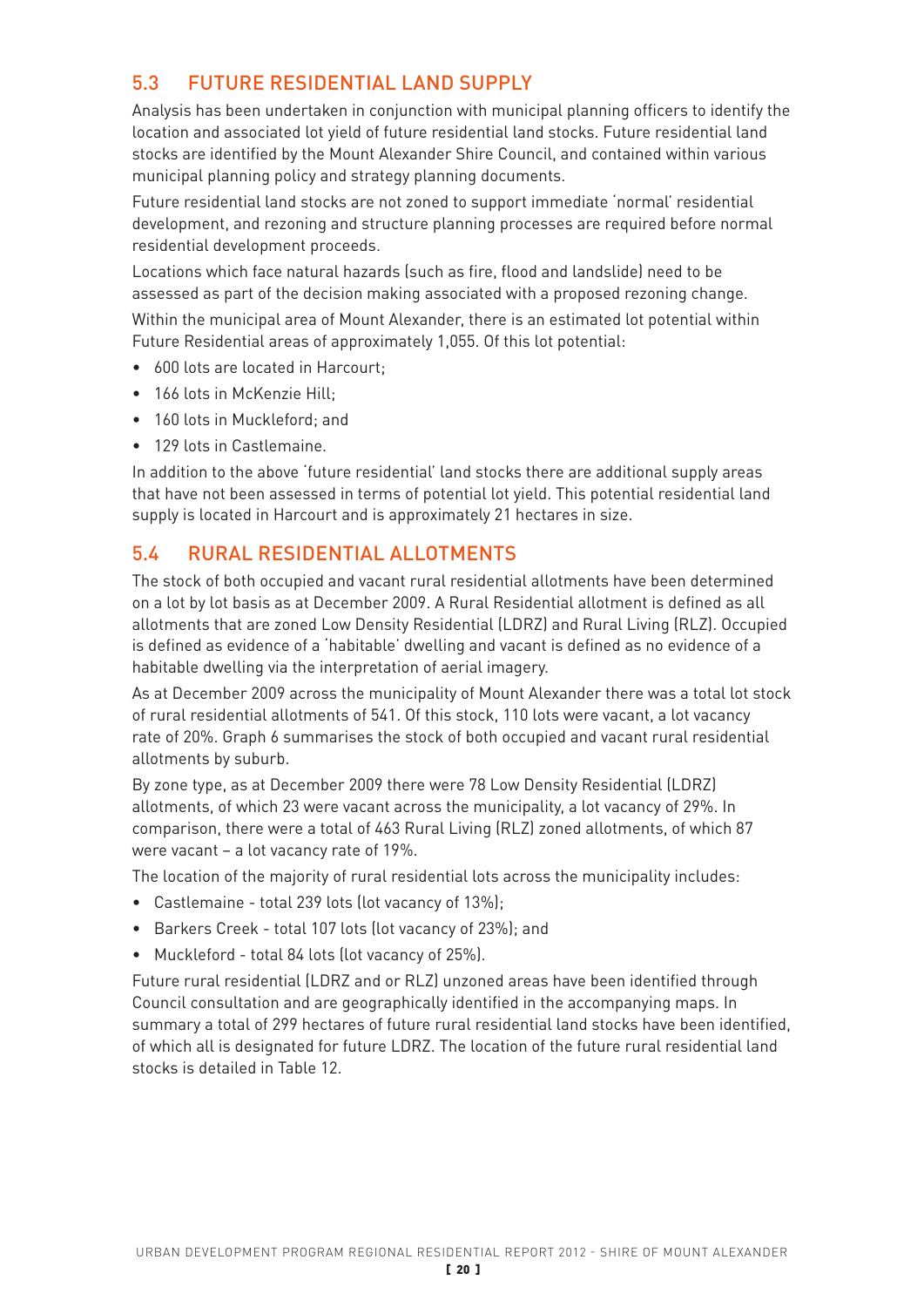

*Source: Spatial Economics Pty Ltd and (former) Department of Planning and Community Development 2012*

In total (excluding minor infill) there is a residential lot supply of approximately 1,853. This is comprised of:

688 zoned broadhectare/major infill lots (37% of supply);

110 vacant rural residential lots (6% of supply); and

1,055 designated future residential lots (57% of supply).

As at December 2009, there was 676 minor infill lots identified. Of these lots, 188 were sized less than 1,200sqm or 28% of the identified lots.

As at March 2012, there was a residential lot capacity within broadhectare areas of approximately 688, of which 33% (224 lots) is located in the suburb of McKenzie Hill, followed by Campbells Creek 24% (164 lots) and Castlemaine 21% (147 lots).

Based on existing planning permits, recent construction activity and Council feedback it is anticipated that over the next five years, on average 42 lots per annum will be constructed within existing zoned broadhectare areas. Historically, 19 broadhectare lots per annum were constructed across the municipality.

Within the municipal area of Mount Alexander, there is an estimated lot potential within Future Residential areas of approximately 1,055. In addition to the above 'future residential' land stocks there are additional supply areas that have not been assessed in terms of potential lot yield. This potential residential land supply is located in Harcourt and is approximately 21 hectares in size.

As at December 2009 across the municipality of Mount Alexander there was a total lot stock of rural residential allotments of 541. Of this stock, 110 lots were vacant, a lot vacancy rate of 20%.

A total of 299 hectares of future rural residential land stocks have been identified.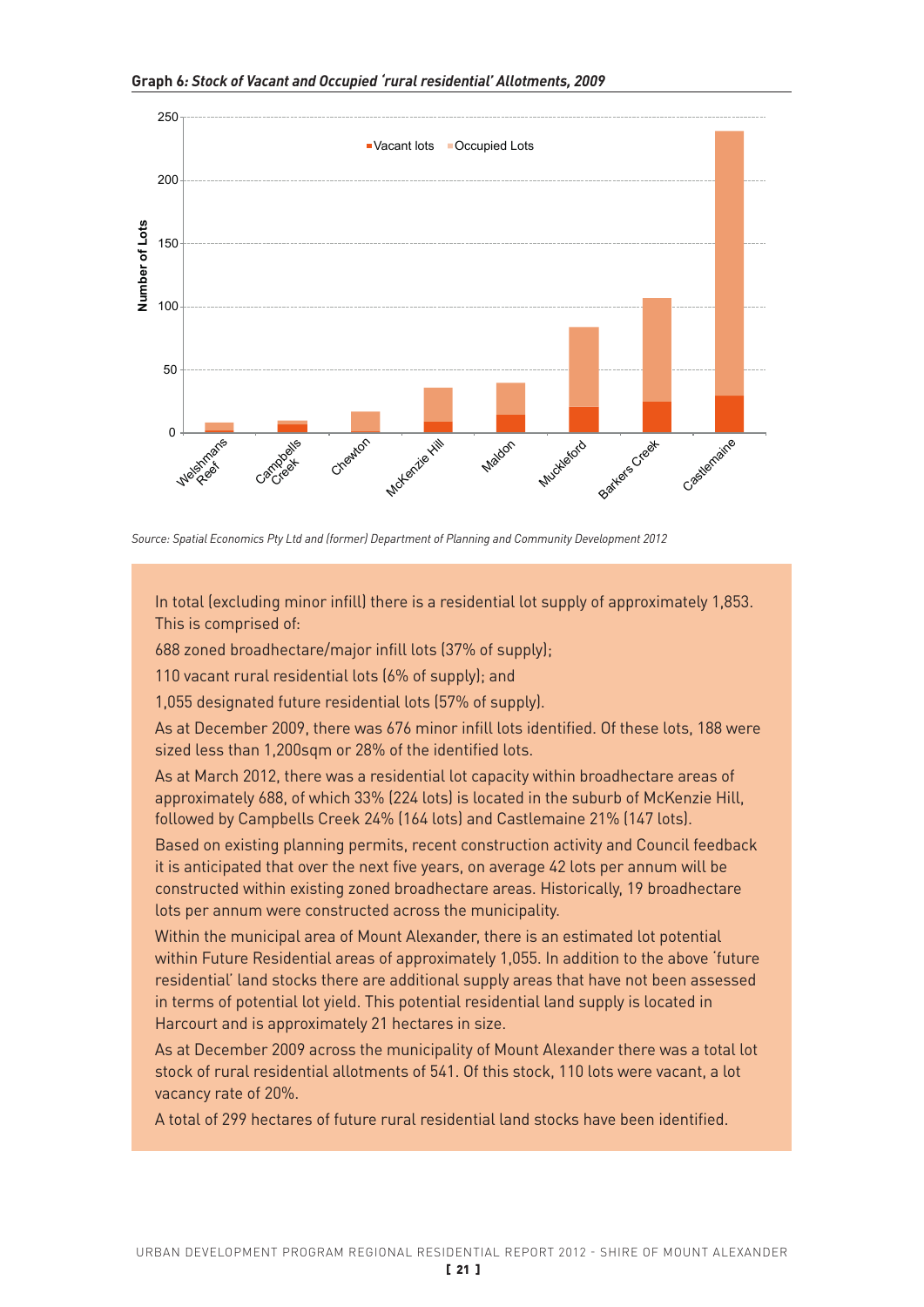# 6.0 PROJECTED DEMAND

This report incorporates the most recently available demand figures to project dwelling requirements and future adequacy of residential land. These figures currently use published population and household projections contained in *Victoria in Future 2012* undertaken by the (former) Department of Planning and Community Development as the basis for projected dwelling requirements

*Victoria in Future 2012* is the Victorian Government's official population and household projections. Information is provided for state-wide, regional and metropolitan areas as well as local government areas. *Victoria in Future 2012* reflects the latest available trends such as changes to levels of immigration or economic conditions, or changes to policy affecting population growth locations and levels, and subsequent demand for housing.

Graph 7 summarises the projected demand for residential dwellings for the municipal area of Mount Alexander. In addition, it highlights historic 'expressed' demand for residential dwellings in the form of residential building approvals and lot construction.

Projected dwelling requirements sourced from *Victoria in Future 2012* indicate that from 2011 to 2026 there will be a total dwelling requirement of 1,817 (121 average per annum). For specific time cohorts average annual dwelling requirements include:

- • 2011 to 2016 105;
- • 2016 to 2021 126; and
- $\bullet$  2021 to 2026 132.

As measured from 2011 to 2026, the average annual projected demand by SLA within the municipality of Mount Alexander is:

- Castlemaine: 37 dwellings per annum (Castlemaine); and
- Balance: 84 dwellings per annum (e.g. Campbells Creek, Maldon, Newstead).

An alternative demand projection has been developed that is based on recent (2006 to 2012) building approval activity – a measure of expressed demand, in conjunction with growth rates identified in the State Governments' projections. In summary, utilising this growth rate scenario results in average dwelling requirements of:

- • 2011 to 2016 114;
- • 2016 to 2021 136; and
- $\bullet$  2021 to 2026 142.

This growth scenario results in an 8% (143 dwellings) increase in total dwelling requirements from 2011 to 2026.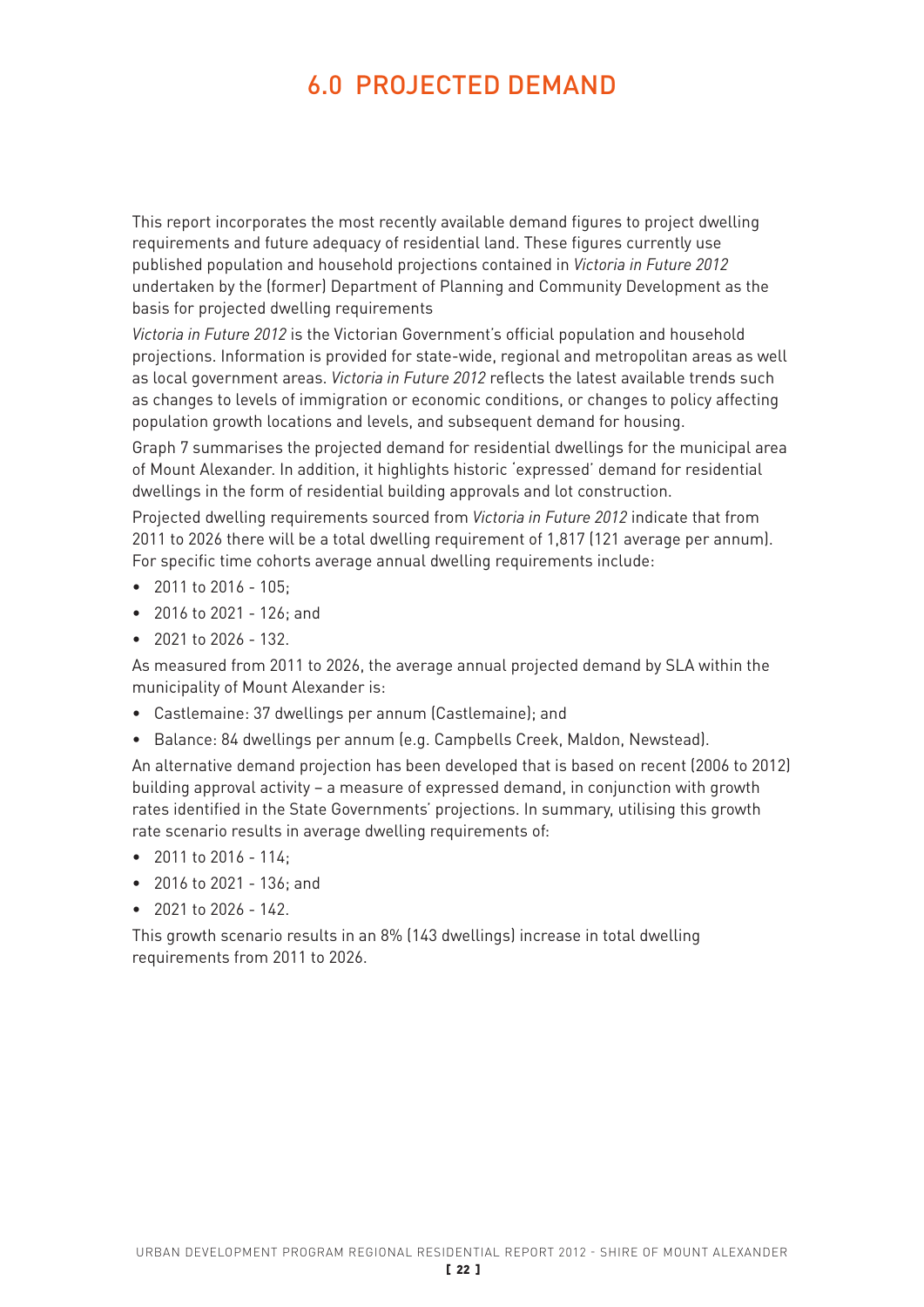

*Source: (former) Department of Planning and Community Development Victoria in Future 2012 Australian Bureau of Statistics, Catalogue No.8731.0 Spatial Economics Pty Ltd*

Projected dwelling requirements sourced from the State Governments Population and Household Projections (Victoria in Future 2012) indicate that from 2011 to 2026 there will be a total dwelling requirement of 1,817 (121 average per annum). For specific time cohorts average annual dwelling requirements include:

- • 2011 to 2016 105;
- • 2016 to 2021 126; and
- • 2021 to 2026 132.

An alternative demand projection has been developed that is based on recent (2006 to 2012) building approval activity – a measure of expressed demand, in conjunction with growth rates identified in the State Governments' projections. In summary, utilising this growth rate scenario results in average dwelling requirements of:

- 2011 to 2016 114;
- • 2016 to 2021 136; and
- • 2021 to 2026 142.

This growth scenario results in an 8% (143 dwellings) increase in total dwelling requirements from 2011 to 2026.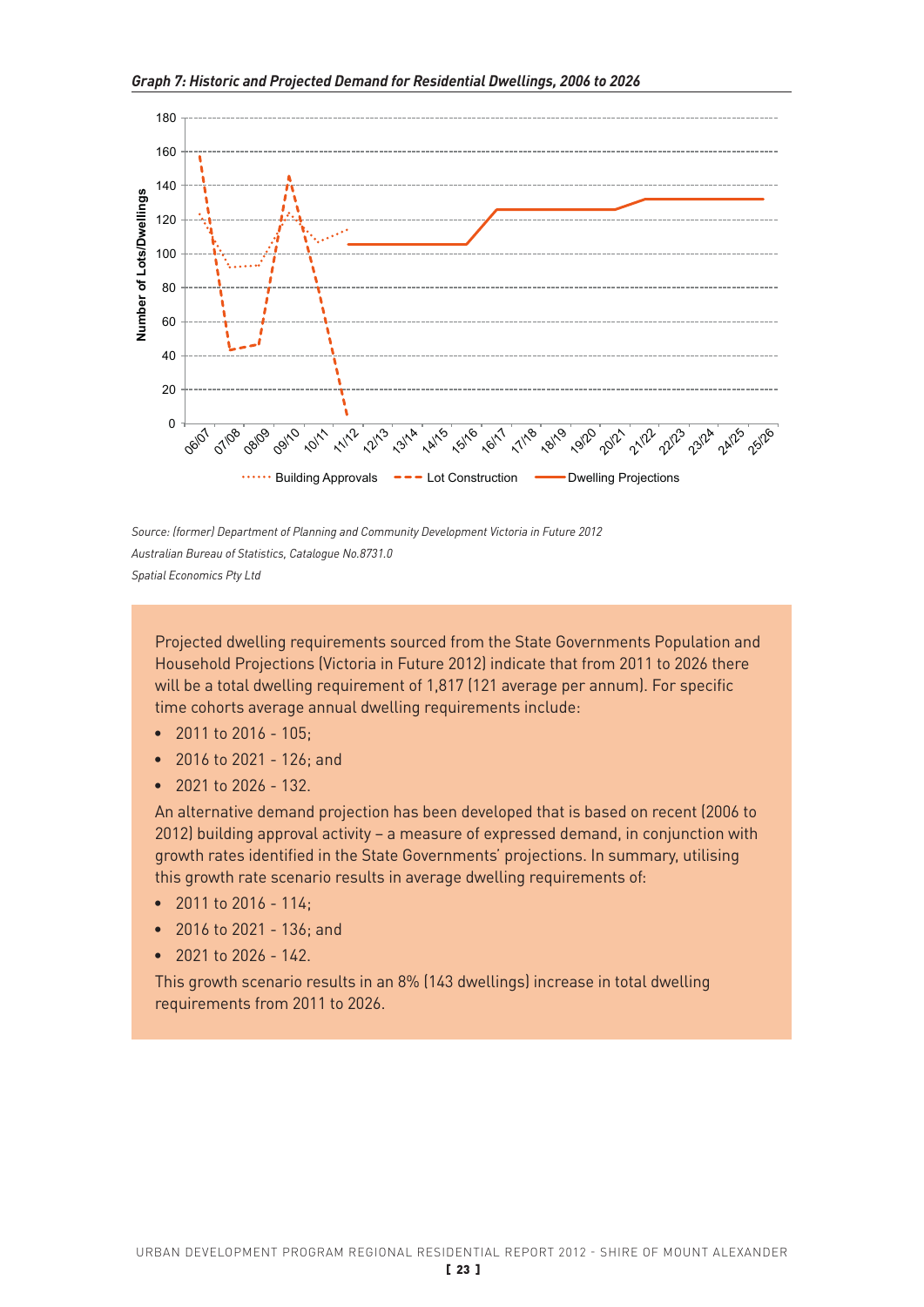# 7.0 YEARS OF SUPPLY – RESIDENTIAL LAND

Analysis has been undertaken to estimate the years of residential land supply by Statistical Local Area. In estimating the years of residential land supply only major infill, zoned broadhectare and future residential land supply types are considered. In assessing the estimated years of supply, the demand component for the above supply types are estimated via the assessment of historic consumption.

The Population and Household Projections 2011-2031 for Victoria, outlined in *Victoria in Future 2012*, are used by the Regional Urban Development Program as the basis for determining projected demand for residential allotments. Demand information is assessed at both a municipal level and by the component Statistical Local Areas (SLAs). An alternative demand scenario is presented based on historic building approval activity.

Based on historic (July 2006 to March 2012) lot construction activity it is estimated that within the Mount Alexander (S) - C'maine SLA 11% of dwelling requirements were for broadhectare/major infill allotments and 28% within the Mount Alexander (S) Bal SLA. Table Three summarises the estimated years of supply by demand scenario for major infill and broadhectare stocks combined.

# YEARS OF SUPPLY – VICTORIA IN FUTURE 2012 DEMAND SCENARIO

In terms of zoned broadhectare and major infill residential land stocks it is estimated based on the identified supply and projected demand, there are sufficient land stocks to satisfy 15+ years of future demand.

Zoned broadhectare and major infill supply by SLA is sufficient to satisfy:

- • 15+ years: Mount Alexander (S) C'maine SLA; and
- • 15+ years: Mount Alexander (S) Bal SLA.

In terms of future residential land supply stocks, there is sufficient land to satisfy 15+ years of projected demand.

# YEARS OF SUPPLY – HISTORIC TREND BASED DEMAND SCENARIO

In terms of zoned broadhectare and major infill residential land stocks it is estimated based on the identified supply and projected demand, there are sufficient land stocks to satisfy 15+ years of future demand.

Zoned broadhectare and major infill supply by SLA is sufficient to satisfy:

- • 15+ years: Mount Alexander (S) C'maine SLA; and
- • 15+ years: Mount Alexander (S) Bal SLA.

In terms of future residential land supply stocks, there is sufficient land to satisfy 15+ years of projected demand.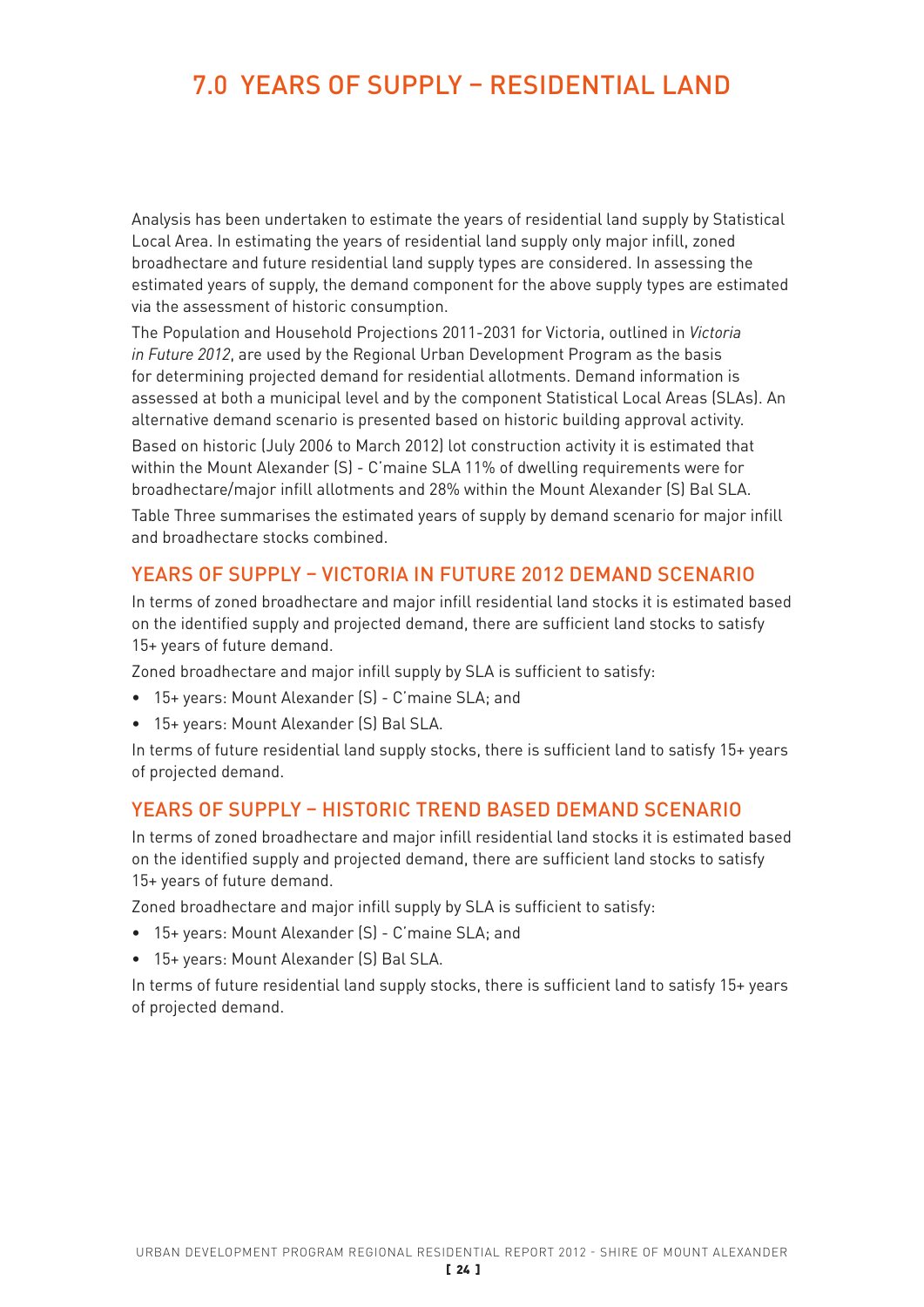# **Table 3***: Estimated Years of Residential Broadhectare and Major Infill Land Supply, 2012*

|                               |                        | <b>Dwelling Projection Scenario</b> |                        |                        | <b>Historic Trend Scenario</b> |                        |
|-------------------------------|------------------------|-------------------------------------|------------------------|------------------------|--------------------------------|------------------------|
| SLA/LGA                       | Zoned<br><b>Stocks</b> | <b>Future</b><br><b>Stocks</b>      | Total<br><b>Stocks</b> | Zoned<br><b>Stocks</b> | Future<br><b>Stocks</b>        | Total<br><b>Stocks</b> |
| Mount Alexander (S) - C'maine | $15+$                  | 15+                                 | $15+$                  | $15+$                  | $15+$                          | $15+$                  |
| Mount Alexander (S) Bal       | $15+$                  | 15+                                 | $15+$                  | $15+$                  | $15+$                          | $15+$                  |
| <b>Mount Alexander (S)</b>    | $15+$                  | $15+$                               | $15+$                  | $15+$                  | $15+$                          | $15+$                  |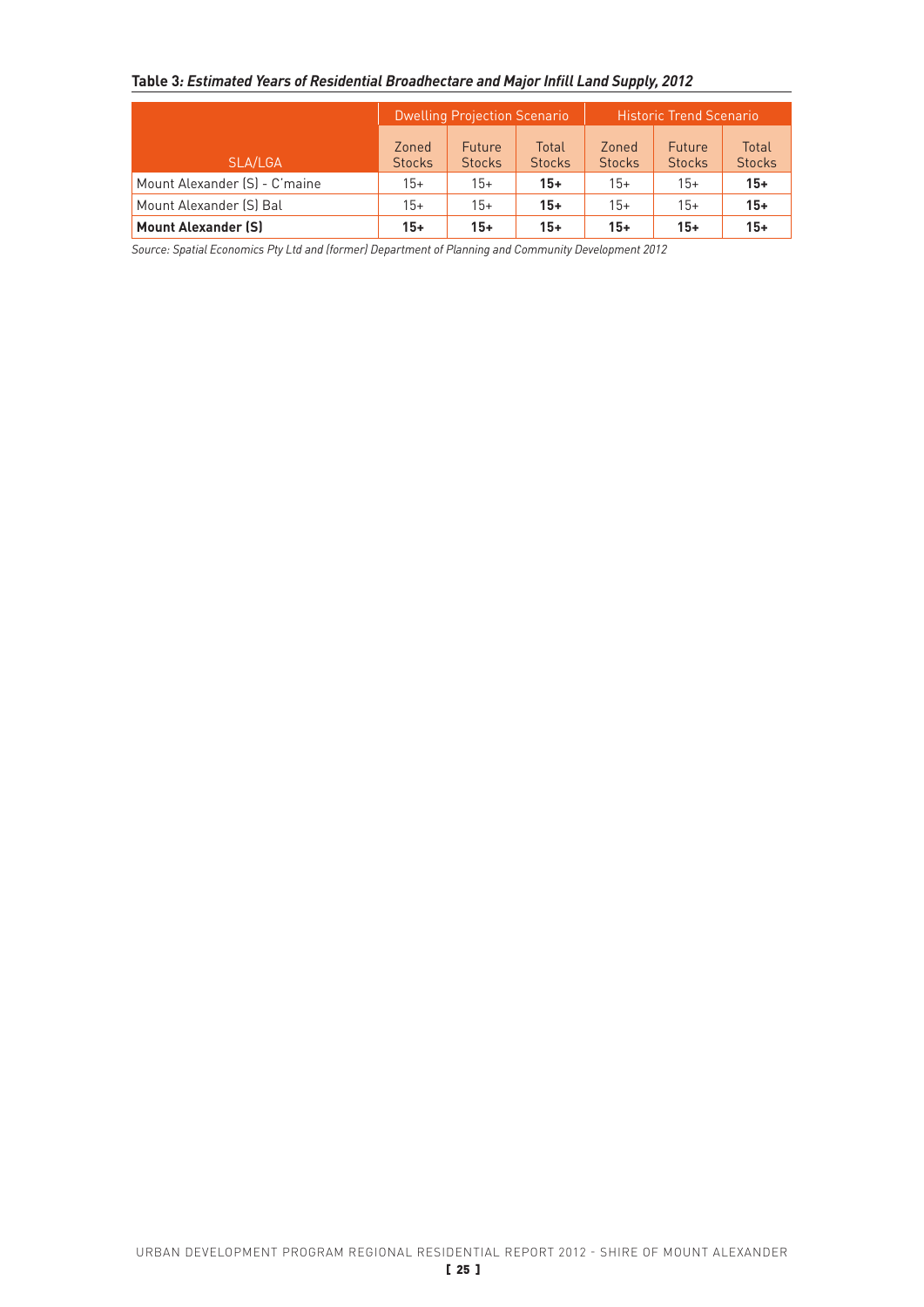# 8.0 RESIDENTIAL TABLES

| SLA/Suburb/LGA                       | 2006-07        | 2007-08        | 2008-09        | $2009 - 10$    | 2010-11      | $2011 - 124$   | Average<br>$_{\text{Lot}}$<br>Production |
|--------------------------------------|----------------|----------------|----------------|----------------|--------------|----------------|------------------------------------------|
| <b>Mount Alexander (S) - C'maine</b> | 36             | 18             | 21             | 20             | 17           | 0              | 19                                       |
| Castlemaine                          | 36             | 18             | 17             | 19             | 17           | $\Omega$       | 19                                       |
| McKenzie Hill                        | $\Omega$       | $\cap$         | 4              | 1              | <sup>n</sup> | $\cap$         | 1                                        |
| <b>Mount Alexander (S) Bal</b>       | 34             | 20             | 20             | 105            | 43           | $\overline{2}$ | 39                                       |
| Baringhup                            | $\Omega$       | $\cap$         | 3              | 4              | $\Omega$     | $\Omega$       | 1                                        |
| Campbells Creek                      | 10             | 8              | 3              | 35             | 12           | $\mathbf{0}$   | 12                                       |
| Chewton                              | 1              | 4              | 6              | 12             | 10           | $\mathbf{0}$   | 6                                        |
| Elphinstone (Vic.)                   | 1              | $\cap$         | $\bigcap$      | 11             | $\Omega$     | O              | $\overline{2}$                           |
| Fryerstown                           | 0              | $\Omega$       | $\Omega$       | 4              | 3            | $\mathbf{0}$   | 1                                        |
| Guildford (Vic.)                     | 3              | 1              | $\Omega$       | $\mathfrak{D}$ | 1            | $\mathbf{0}$   | 1                                        |
| Harcourt                             | 4              | $\mathfrak{p}$ | $\overline{2}$ | 3              | 1            | $\Omega$       | $\overline{2}$                           |
| Maldon (Vic.)                        | 7              | 5              | 3              | 14             | 5            | $\overline{2}$ | 6                                        |
| McKenzie Hill                        | 0              | $\Omega$       | $\Omega$       | $\mathbf{0}$   | 1            | $\mathbf{0}$   | 0                                        |
| Metcalfe                             | O              | $\Omega$       | $\Omega$       | 1              | $\Omega$     | O              | 0                                        |
| Newstead (Vic.)                      | 6              | $\cap$         | $\overline{2}$ | 15             | 10           | $\Omega$       | 6                                        |
| Taradale (Vic.)                      | $\overline{2}$ | $\cap$         | 1              | 4              | $\bigcap$    | $\Omega$       | 1                                        |
| <b>Mount Alexander (S)</b>           | 70             | 38             | 41             | 125            | 60           | $\overline{2}$ | 58                                       |

#### **Table 4:** *Minor Infill Lot Construction Activity, July 2006 to March 2012*

**<sup>4</sup>** *From July 2011 to March 2012*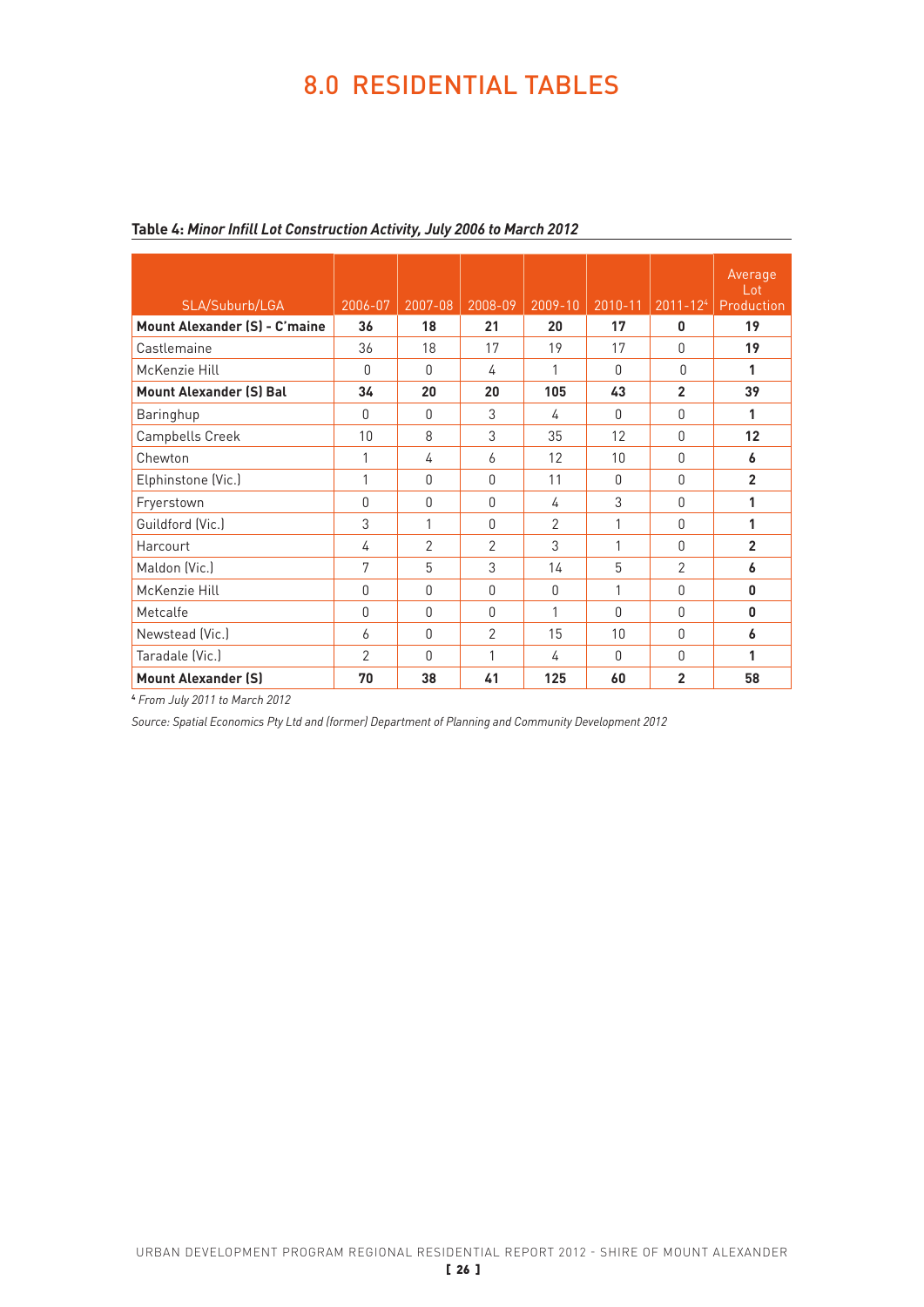| SLA/Suburb/LGA                       | Less than<br>500sqm | 500 to<br>800sqm | 800 to<br>1,200sqm | 1,200 to<br>2,000sqm | 2,000 to<br>5,000sqm | 5,000 to<br>10,000sqm |
|--------------------------------------|---------------------|------------------|--------------------|----------------------|----------------------|-----------------------|
| <b>Mount Alexander (S) - C'maine</b> | 0                   | 6                | 28                 | 28                   | 42                   | 8                     |
| Castlemaine                          | $\Omega$            | 6                | 28                 | 28                   | 38                   | 7                     |
| McKenzie Hill                        | $\Omega$            | $\mathbf{0}$     | $\Omega$           | $\Omega$             | 4                    | 1                     |
| <b>Mount Alexander (S) Bal</b>       | 0                   | 1                | $\overline{2}$     | 20                   | 84                   | 117                   |
| Baringhup                            | 0                   | $\mathbf{0}$     | $\mathbf{0}$       | $\Omega$             | 2                    | 5                     |
| Campbells Creek                      | $\bigcap$           | $\mathbf{0}$     | 1                  | $\mathfrak{D}$       | 33                   | 32                    |
| Chewton                              | U                   | $\mathbf{0}$     | 0                  | 3                    | 12                   | 18                    |
| Elphinstone (Vic.)                   | $\Omega$            | $\mathbf{0}$     | $\mathbf{0}$       | $\Omega$             | $\mathcal{P}$        | 10                    |
| Fryerstown                           | $\Omega$            | $\mathbf{0}$     | 0                  | $\Omega$             | $\overline{2}$       | 5                     |
| Guildford (Vic.)                     | $\Omega$            | $\mathbf{0}$     | $\mathbf{0}$       | $\overline{2}$       | 1                    | 4                     |
| Harcourt                             | 0                   | $\mathbf{0}$     | 0                  | 1                    | 3                    | 8                     |
| Maldon (Vic.)                        | $\Omega$            | 1                | 1                  | 11                   | 15                   | 8                     |
| McKenzie Hill                        | $\Omega$            | $\mathbf{0}$     | 0                  | $\Omega$             | 1                    | $\mathbf{0}$          |
| Metcalfe                             | $\cap$              | $\Omega$         | $\mathbf{0}$       | $\Omega$             | $\cap$               | 1                     |
| Newstead (Vic.)                      | $\Omega$            | $\Omega$         | 0                  | $\mathbf{1}$         | 12                   | 20                    |
| Taradale (Vic.)                      | $\bigcap$           | $\Omega$         | $\Omega$           | <sup>n</sup>         | 1                    | 6                     |
| <b>Mount Alexander (S)</b>           | 0                   | 7                | 30                 | 48                   | 126                  | 125                   |

# **Table 5:** *Parent Lot Size of Minor Infill Lot Construction, July 2006 to March 2012*

*Source: Spatial Economics Pty Ltd and (former) Department of Planning and Community Development 2012*

#### **Table 6:** *Broadhectare/Major Lot Construction Activity, July 2006 to March 2012*

| SLA/Suburb/LGA                       | 2006-07      | 2007-08      | 2008-09  | 2009-10   | $2010 - 11$ | $2011 - 124$ | Average Lot<br>Production |
|--------------------------------------|--------------|--------------|----------|-----------|-------------|--------------|---------------------------|
| <b>Mount Alexander (S) - C'maine</b> | 0            | 4            | 0        | 5         | 7           | 0            | 3                         |
| Castlemaine                          | 0            | 4            | $\Omega$ | 5         | 7           | $\Omega$     | 3                         |
| McKenzie Hill                        | $\Omega$     | $\cap$       | $\Omega$ | O         | $\Omega$    | $\Omega$     | $\mathbf{0}$              |
| <b>Mount Alexander (S) Bal</b>       | 75           | $\mathbf{0}$ | 6        | 8         | 6           | 0            | 17                        |
| Campbells Creek                      | 68           | $\Omega$     | 0        | $\Omega$  | 6           | 0            | 13                        |
| Chewton                              | 0            | $\Omega$     | $\Omega$ | $\Omega$  | $\Omega$    | $\Omega$     | $\mathbf{0}$              |
| Guildford (Vic.)                     | $\mathbf{0}$ | $\Omega$     | 0        | 8         | $\Omega$    | $\Omega$     | 1                         |
| Harcourt                             | 0            | $\Omega$     | $\Omega$ | $\Omega$  | $\Omega$    | $\Omega$     | $\mathbf{0}$              |
| Maldon (Vic.)                        | O            | $\Omega$     | $\Omega$ | $\bigcap$ | $\Omega$    | $\Omega$     | $\mathbf{0}$              |
| McKenzie Hill                        | O            | $\Omega$     | $\Omega$ | $\Omega$  | $\Omega$    | $\Omega$     | $\mathbf{0}$              |
| Muckleford                           | 0            | $\Omega$     | 0        | $\Omega$  | $\Omega$    | 0            | $\mathbf{0}$              |
| Newstead (Vic.)                      | 0            | $\Omega$     | 6        | $\Omega$  | $\Omega$    | 0            | 1                         |
| Welshmans Reef                       | $\Omega$     | $\Omega$     | $\Omega$ | $\bigcap$ | $\Omega$    | $\Omega$     | $\mathbf{0}$              |
| Yapeen                               | 7            | $\Omega$     | $\Omega$ | $\bigcap$ | $\Omega$    | $\Omega$     | 1                         |
| <b>Mount Alexander (S)</b>           | 75           | 4            | 6        | 13        | 13          | 0            | 19                        |

*4 From July 2011 to March 2012*

*Note: Broadhectare/Major lot construction refers to residential projects yielding 10 or more lots.*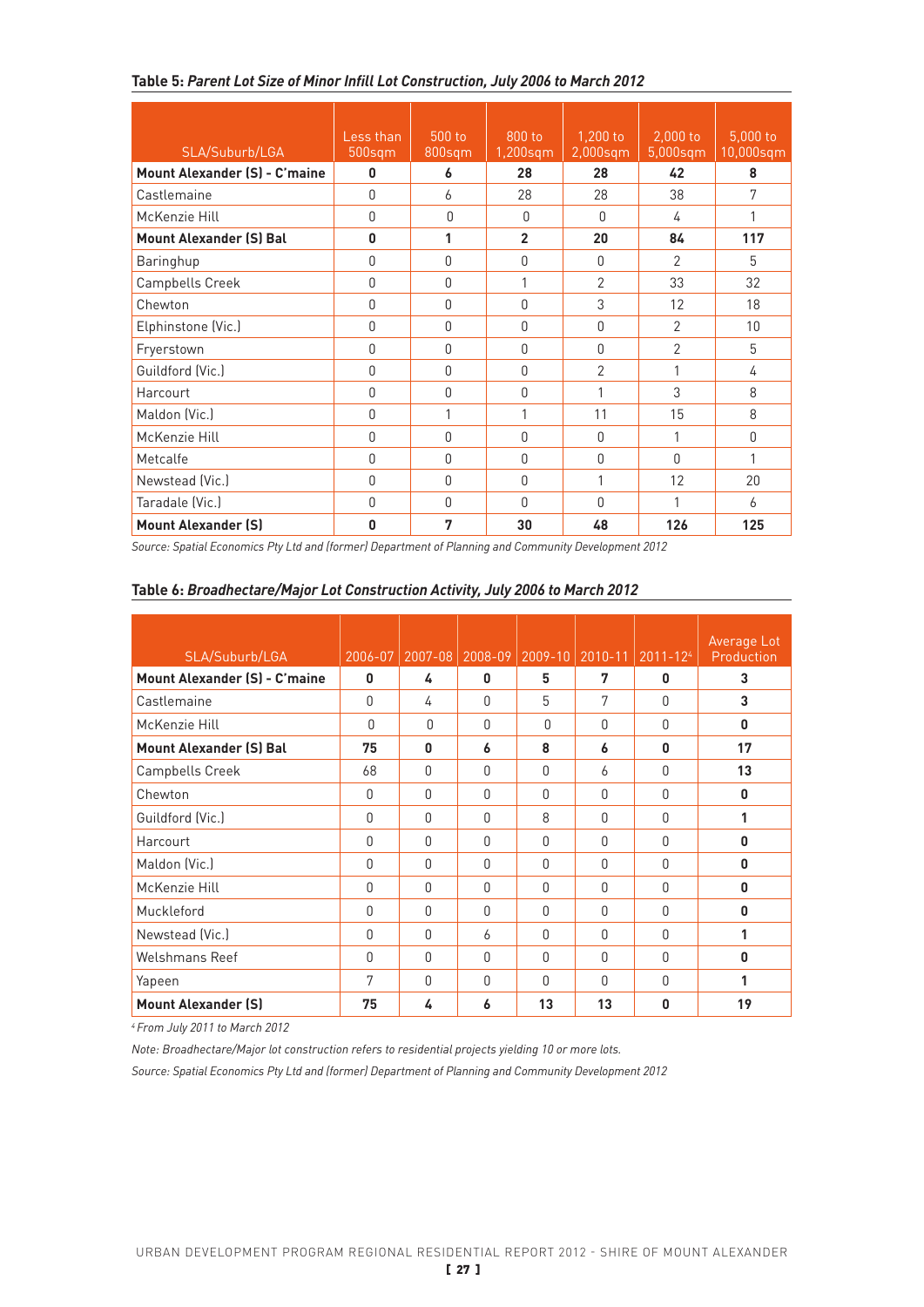# **Table 7:** *Low Density Residential Lot Construction Activity, July 2006 to March 2012*

| SLA/Suburb/LGA                       | 2006-07 | 2007-08 | 2008-09 | 2009-10 | 2010-11 | $2011 - 124$ |
|--------------------------------------|---------|---------|---------|---------|---------|--------------|
| <b>Mount Alexander (S) - C'maine</b> |         |         |         |         |         |              |
| Castlemaine                          | 0       |         |         |         | っ       |              |
| Chewton                              |         |         |         |         |         |              |
| <b>Mount Alexander (S) Bal</b>       | 2       | n       |         |         |         |              |
| Maldon (Vic.)                        | っ       |         |         |         | Ŋ       |              |
| Welshmans Reef                       |         |         |         |         |         |              |
| <b>Mount Alexander (S)</b>           |         |         |         |         |         |              |

**<sup>4</sup>** *From July 2011 to March 2012*

*Source: Spatial Economics Pty Ltd and (former) Department of Planning and Community Development 2012*

#### **Table 8***: Rural Living Lot Construction Activity, July 2006 to March 2012*

| SLA/Suburb/LGA                       | 2006-07 | 2007-08 | 2008-09 | $2009 - 10$ | 2010-11 | $2011 - 124$ |
|--------------------------------------|---------|---------|---------|-------------|---------|--------------|
| <b>Mount Alexander (S) - C'maine</b> |         |         |         |             |         |              |
| Castlemaine                          | 3       |         |         |             | 2       |              |
| <b>Mount Alexander (S) Bal</b>       |         |         |         |             | 2       |              |
| <b>Barkers Creek</b>                 |         |         |         |             |         |              |
| Campbells Creek                      |         |         |         |             |         |              |
| McKenzie Hill                        |         |         |         |             |         |              |
| Muckleford                           | 5       |         |         |             |         |              |
| <b>Mount Alexander (S)</b>           | 10      |         |         |             |         |              |

**<sup>4</sup>** *From July 2011 to March 2012*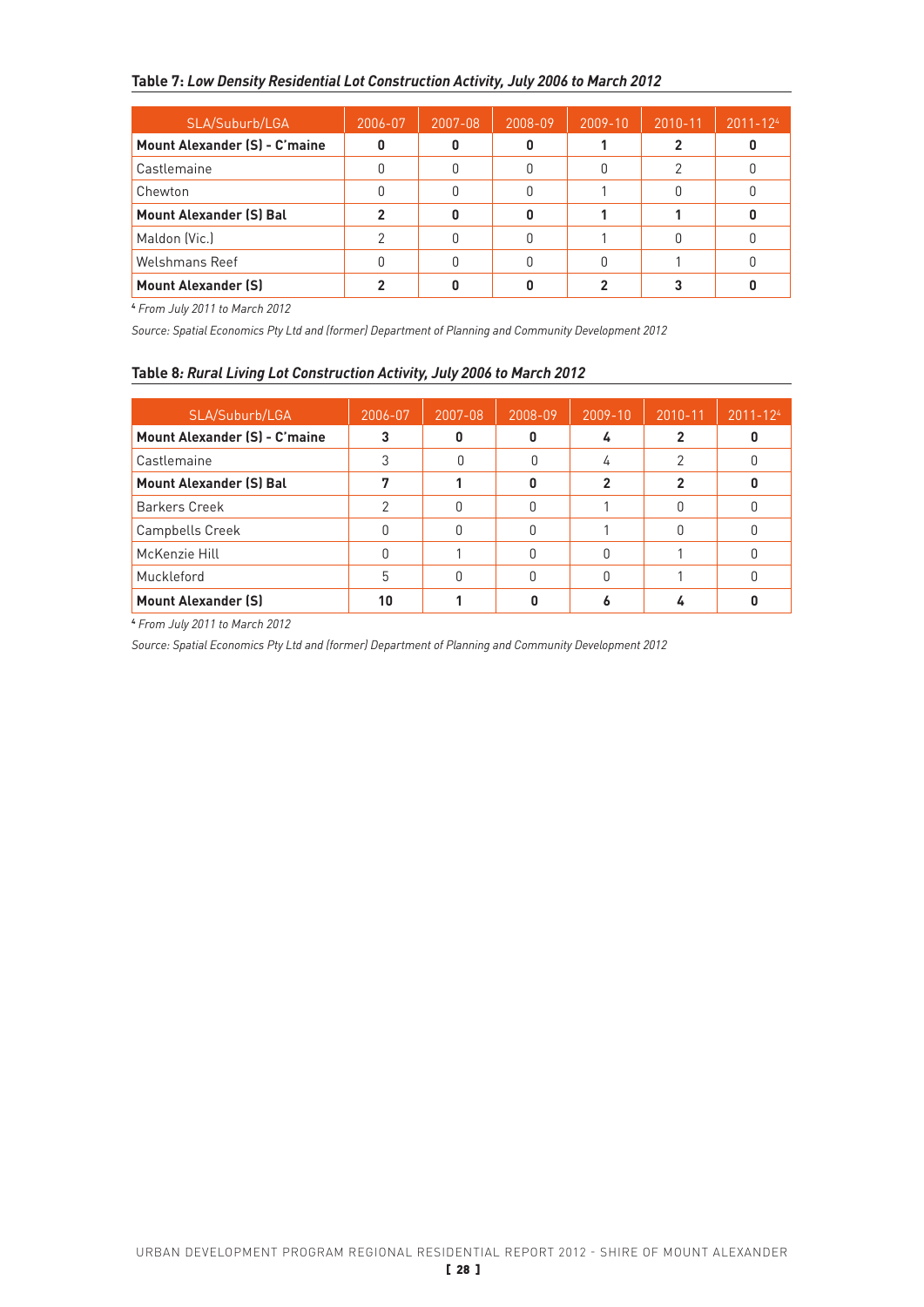| SLA/Suburb/LGA                          | Less<br>than<br>500sqm | 500 to<br>800sqm | 800 to<br>$1,200$ sqm | $1,200$ to<br>$2,000$ sqm | $2,000$ to<br>$5,000$ sqm | 5.000 to<br>10,000sqm | Total<br>Lots |
|-----------------------------------------|------------------------|------------------|-----------------------|---------------------------|---------------------------|-----------------------|---------------|
| <b>Mount Alexander (S) -</b><br>C'maine | 4                      | 21               | 35                    | 14                        | 18                        | 5                     | 97            |
| Castlemaine                             | 4                      | 21               | 35                    | 14                        | 17                        | 5                     | 96            |
| McKenzie Hill                           | $\Omega$               | $\Omega$         | $\Omega$              | $\Omega$                  | 1                         | $\Omega$              | 1             |
| <b>Mount Alexander (S) Bal</b>          | 5                      | 18               | 105                   | 109                       | 263                       | 79                    | 579           |
| Baringhup                               | $\cap$                 | $\cap$           | $\cap$                | $\cap$                    | 9                         | 3                     | 12            |
| Campbells Creek                         | $\Omega$               | 7                | 22                    | 20                        | 38                        | 14                    | 101           |
| Chewton                                 | $\overline{2}$         | $\overline{2}$   | 13                    | 19                        | 33                        | 5                     | 74            |
| Elphinstone (Vic.)                      | $\Omega$               | 1                | 14                    | 8                         | 18                        | 11                    | 52            |
| Fryerstown                              | 0                      | 1                | 6                     | 6                         | 9                         | 8                     | 30            |
| Guildford (Vic.)                        | 1                      | $\Omega$         | 1                     | $\mathcal{P}$             | 13                        | $\mathfrak{D}$        | 19            |
| Harcourt                                | $\Omega$               | 1                | 3                     | $\mathfrak{D}$            | 9                         | 1                     | 16            |
| Maldon (Vic.)                           | $\Omega$               | 4                | 21                    | 14                        | 19                        | 6                     | 64            |
| McKenzie Hill                           | $\Omega$               | $\Omega$         | $\Omega$              | $\Omega$                  | $\Omega$                  | 1                     | 1             |
| Metcalfe                                | 0                      | $\Omega$         | $\Omega$              | $\Omega$                  | 8                         | $\mathfrak{D}$        | 10            |
| Newstead (Vic.)                         | 1                      | $\cap$           | 7                     | 11                        | 17                        | 14                    | 50            |
| Taradale (Vic.)                         | 1                      | $\mathcal{P}$    | 18                    | 11                        | 21                        | 4                     | 57            |
| Welshmans Reef                          | $\Omega$               | $\Omega$         | $\Omega$              | $\Omega$                  | 4                         | $\Omega$              | 4             |
| Yapeen                                  | $\Omega$               | $\Omega$         | $\Omega$              | 16                        | 65                        | 8                     | 89            |
| <b>Mount Alexander (S)</b>              | 9                      | 39               | 140                   | 123                       | 281                       | 84                    | 676           |

# **Table 9:** *Minor Infill (vacant lots) Supply by Lot Size Cohort, Dec 2009*

*Source: Spatial Economics Pty Ltd and (former) Department of Planning and Community Development 2012*

|                                      |                  |                  | <b>Zoned Lot Potential</b> |                |                                  |                                 |                                              |                                           |
|--------------------------------------|------------------|------------------|----------------------------|----------------|----------------------------------|---------------------------------|----------------------------------------------|-------------------------------------------|
| SLA/Suburb/LGA                       | $1 - 2$<br>years | $3 - 5$<br>years | $6 - 10$<br>years          | $11+$<br>years | <b>No</b><br>Timing <sup>5</sup> | Total<br>Zoned<br><b>Stocks</b> | Potential<br><b>Residential</b><br>(unzoned) | <b>Total Lots</b><br>(zoned/un-<br>zoned) |
| <b>Mount Alexander (S) - C'maine</b> | 46               | $\mathbf{0}$     | 0                          | 0              | 149                              | 195                             | 163                                          | 358                                       |
| Castlemaine                          | 46               | $\Omega$         | 0                          | $\mathbf{0}$   | 101                              | 147                             | 129                                          | 276                                       |
| McKenzie Hill                        | 0                | $\Omega$         | 0                          | 0              | 48                               | 48                              | 34                                           | 82                                        |
| <b>Mount Alexander (S) Bal</b>       | 79               | 85               | 0                          | 0              | 329                              | 493                             | 892                                          | 1,385                                     |
| Campbells Creek                      | 52               | $\Omega$         | $\Omega$                   | $\Omega$       | 112                              | 164                             | $\Omega$                                     | 164                                       |
| Chewton                              | 0                | $\Omega$         | $\Omega$                   | $\Omega$       | $\Omega$                         | $\Omega$                        | 0                                            | $\Omega$                                  |
| Guildford (Vic.)                     | 0                | $\Omega$         | 0                          | $\Omega$       | $\Omega$                         | $\Omega$                        | $\Omega$                                     | $\Omega$                                  |
| Harcourt                             | 0                | $\Omega$         | 0                          | $\mathbf{0}$   | 53                               | 53                              | 600                                          | 653                                       |
| Maldon (Vic.)                        | 12               | $\Omega$         | 0                          | $\Omega$       | 31                               | 43                              | 0                                            | 43                                        |
| McKenzie Hill                        | 6                | 85               | 0                          | $\Omega$       | 133                              | 224                             | 132                                          | 356                                       |
| Muckleford                           | 0                | $\mathbf{0}$     | 0                          | $\Omega$       | $\mathbf{0}$                     | $\mathbf{0}$                    | 160                                          | 160                                       |
| Newstead (Vic.)                      | 9                | $\Omega$         | $\Omega$                   | $\Omega$       | $\Omega$                         | 9                               | 0                                            | 9                                         |
| <b>Welshmans Reef</b>                | O                | $\Omega$         | 0                          | $\Omega$       | $\Omega$                         | $\Omega$                        | 0                                            | $\Omega$                                  |
| Yapeen                               | 0                | $\Omega$         | 0                          | $\mathbf{0}$   | 0                                | $\Omega$                        | 0                                            | $\mathbf{0}$                              |
| <b>Mount Alexander (S)</b>           | 125              | 85               | 0                          | $\mathbf{0}$   | 478                              | 688                             | 1,055                                        | 1,743                                     |

| Table 10: Broadhectare/Major Infill Lot Potential and Anticipated Development Timing (lots), 2012 |  |
|---------------------------------------------------------------------------------------------------|--|
|---------------------------------------------------------------------------------------------------|--|

*5 The no timing status identifies potential broadhectare land stocks but do not attempt to estimate potential development timing. Source: Spatial Economics Pty Ltd and (former) Department of Planning and Community Development 2012*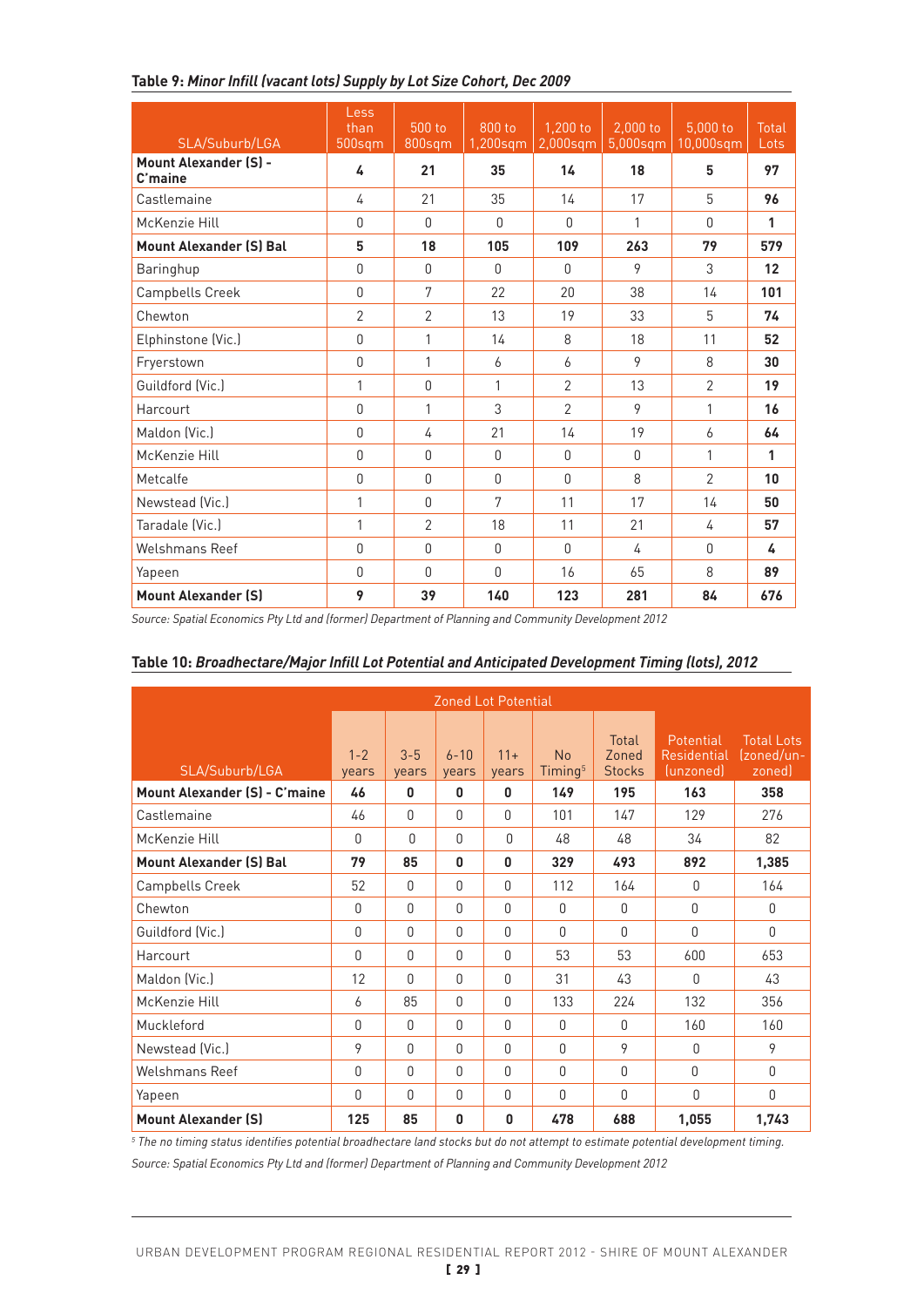#### **Table 11:** *Broadhectare/Major Infill Stocks – No Timing or Yield, 2012*

| SLA/Suburb/LGA                       | Area (ha) | No. of Lots |
|--------------------------------------|-----------|-------------|
| <b>Mount Alexander (S) - C'maine</b> | 1.4       | 1           |
| Castlemaine                          | 1.4       |             |
| <b>Mount Alexander (S) Bal</b>       | 219.6     | 64          |
| Campbells Creek                      | 120.4     | 27          |
| Chewton                              | 43.2      | 16          |
| Harcourt                             | 6.5       | 1           |
| Maldon (Vic.)                        | 4.1       | 4           |
| McKenzie Hill                        | 2.6       | 2           |
| Newstead (Vic.)                      | 31.7      | 10          |
| Welshmans Reef                       | 11.2      | 4           |
| <b>Mount Alexander (S)</b>           | 221.0     | 65          |

*Note: The no timing status identifies potential broadhectare land stocks but do not attempt to estimate potential yield and development timing. This potential is primarily is located in low demand areas where there has been historically minimal to no subdivision activity.*

*Source: Spatial Economics Pty Ltd and (former) Department of Planning and Community Development 2012*

#### **Table 12:** *Future Rural Residential Stock (Hectares), 2012*

| SLA/Suburb/LGA                       | DR <sub>7</sub> | RI 7 | Total Area (ha) |
|--------------------------------------|-----------------|------|-----------------|
| <b>Mount Alexander (S) - C'maine</b> | 299             |      | 299             |
| Castlemaine                          | 299             |      | 299             |
| Mount Alexander (S)                  | 299             |      | 299             |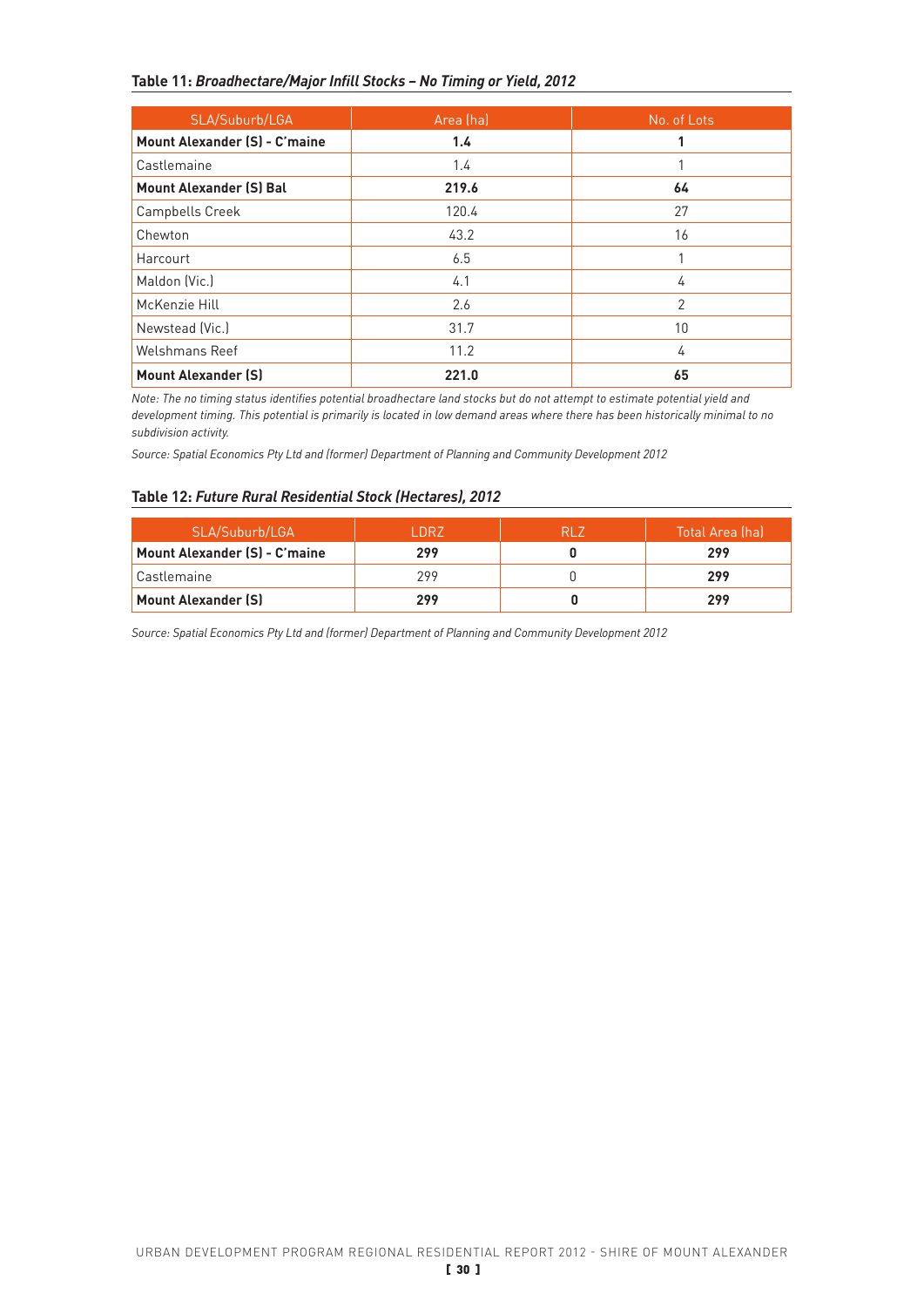|                                      |          | <b>LDRZ</b> |                     |               |          | <b>RLZ</b>   |                     |                      |
|--------------------------------------|----------|-------------|---------------------|---------------|----------|--------------|---------------------|----------------------|
| SLA/Suburb/LGA                       | Vacant   | Occupied    | Vacancy<br>Rate [%] | Total<br>Lots | Vacant   | Occupied     | Vacancy<br>Rate (%) | <b>Total</b><br>Lots |
| <b>Mount Alexander (S) - C'maine</b> | 6        | 23          | 21%                 | 29            | 24       | 196          | 11%                 | 220                  |
| Castlemaine                          | 6        | 13          | 32%                 | 19            | 24       | 196          | 11%                 | 220                  |
| Chewton                              | 0        | 10          | $0\%$               | 10            | 0        | $\mathbf{0}$ | 0                   | 0                    |
| <b>Mount Alexander (S) Bal</b>       | 17       | 32          | 35%                 | 49            | 63       | 180          | 26%                 | 243                  |
| <b>Barkers Creek</b>                 | 0        | 1           | $0\%$               | 1             | 25       | 81           | 24%                 | 106                  |
| Campbells Creek                      | $\Omega$ | O           | $0\%$               | $\mathbf{0}$  | 7        | 3            | 70%                 | 10                   |
| Chewton                              | 0        | 0           | $0\%$               | 0             | 1        | 6            | 14%                 | 7                    |
| Maldon (Vic.)                        | 15       | 25          | 38%                 | 40            | $\Omega$ | $\Omega$     | $0\%$               | 0                    |
| McKenzie Hill                        | 0        | 0           | $0\%$               | 0             | 9        | 27           | 25%                 | 36                   |
| Muckleford                           | $\Omega$ | $\Omega$    | $0\%$               | $\mathbf{0}$  | 21       | 63           | 25%                 | 84                   |
| Welshmans Reef                       | 2        | 6           | 25%                 | 8             | 0        | 0            | $0\%$               | 0                    |
| <b>Mount Alexander (S)</b>           | 23       | 55          | 29%                 | 78            | 87       | 376          | 19%                 | 463                  |

# **Table 13:** *Occupied and Vacant Rural Residential Lot Stock by Zone Type, 2009*

*Source: Spatial Economics Pty Ltd and (former) Department of Planning and Community Development 2012*

#### **Table 14(a):** Estimated and Projected Population, 2011 to 2031

|                               |        |        | <b>Estimated Resident Population</b> |        |        |
|-------------------------------|--------|--------|--------------------------------------|--------|--------|
| SLA/LGA                       | 2011   | 2016   | 2021                                 | 2026   | 2031   |
| Mount Alexander [S] - C'maine | 7.644  | 7.936  | 8.203                                | 8.519  | 8.884  |
| Mount Alexander (S) Bal       | 10.772 | 11.333 | 11.887                               | 12.467 | 12.970 |
| <b>Mount Alexander LGA</b>    | 18.416 | 19.269 | 20,090                               | 20.986 | 21,854 |

*Source: (former) Department of Planning and Community Development Victoria in Future 2012*

#### **Table 14(b):** *Estimated and Projected Number of Dwellings, 2011 to 2031*

|                               |       |       | <b>Structural Private Dwellings</b> |        |        |
|-------------------------------|-------|-------|-------------------------------------|--------|--------|
| SLA/LGA                       | 2011  | 2016  | 2021                                | 2026   | 2031   |
| Mount Alexander (S) - C'maine | 3.552 | 3.708 | 3.904                               | 4.106  | 4.310  |
| Mount Alexander (S) Bal       | 5.289 | 5.660 | 6.094                               | 6,552  | 6.970  |
| <b>Mount Alexander LGA</b>    | 8.841 | 9.368 | 9.999                               | 10.658 | 11,279 |

*Source: (former) Department of Planning and Community Development Victoria in Future 2012*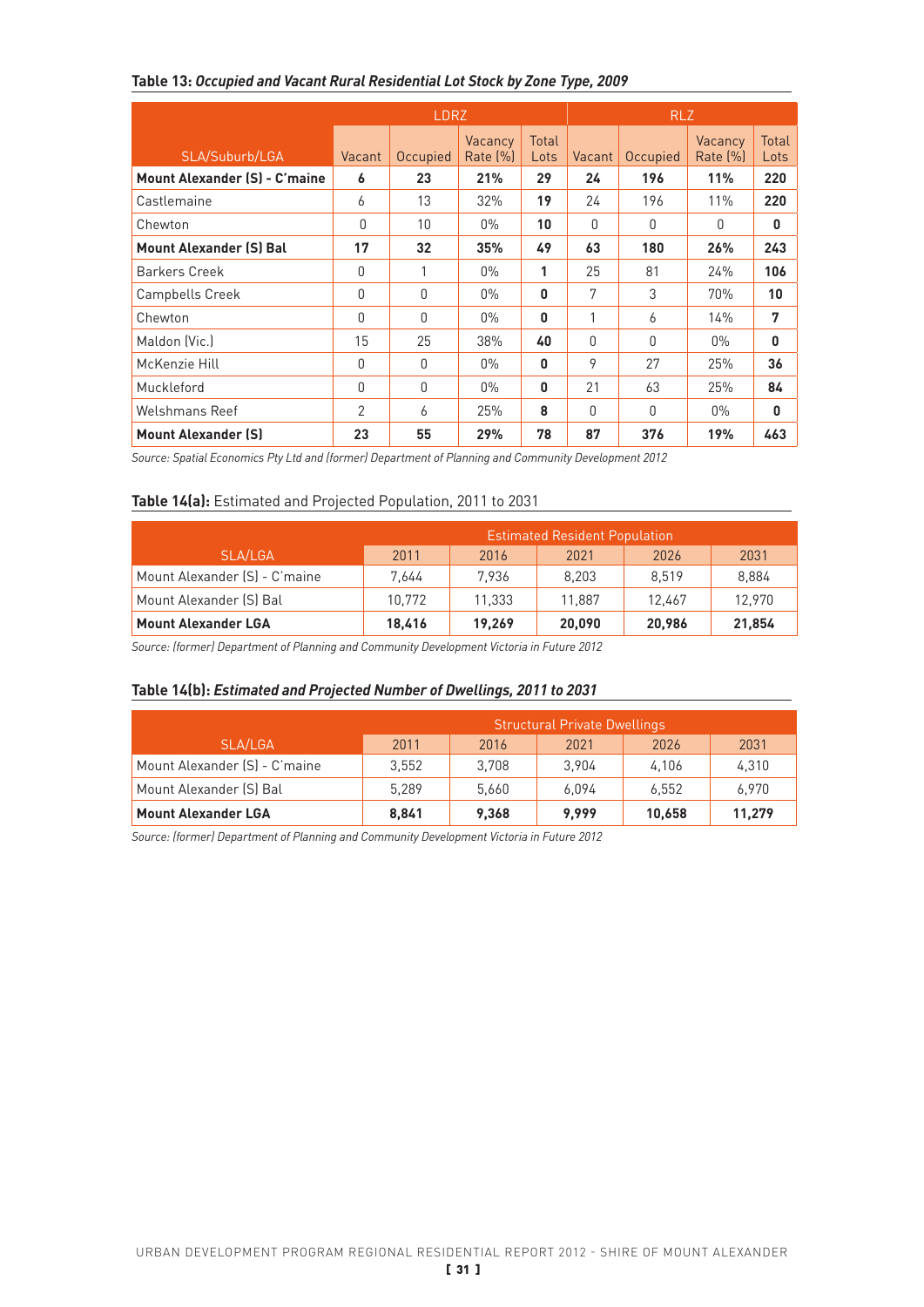|                               |                          |                       | Estimated Resident Population |                       |                       |                       |                       | Structural Private Dwellings |                                |                       |
|-------------------------------|--------------------------|-----------------------|-------------------------------|-----------------------|-----------------------|-----------------------|-----------------------|------------------------------|--------------------------------|-----------------------|
| <b>SLA/LGA</b>                | $\overline{O}$<br>2011 t | 2016 to<br>2021<br>53 | 2021 to<br>2026<br>63         | 2026 to<br>2031<br>73 | 2011 to<br>2031<br>62 | 2011 to<br>2016<br>31 | 2016 to<br>2021<br>39 | 2021 to<br>2026<br>40        | $\frac{2026 \text{ to}}{2031}$ | 2011 to<br>2031<br>38 |
| Aount Alexander [S] - C'maine | 58                       |                       |                               |                       |                       |                       |                       |                              |                                |                       |
| Vlount Alexander (S) Bal      | 112                      | 111                   | 116                           | $\overline{101}$      | <b>110</b>            | $\frac{1}{2}$         | $\sqrt{8}$            | $\overline{\rho}$            | $\frac{1}{28}$                 | $\frac{1}{8}$         |
| <b>Aount Alexander LGA</b>    | 171                      | 164                   | 179                           | 174                   | 172                   | 105                   | 126                   | 132                          | 124                            | 122                   |
|                               |                          |                       |                               |                       |                       |                       |                       |                              |                                |                       |

Table 14(c): Projected Average Annual Change in the Number of Persons and Dwellings, 2011 to 2031 **Table 14(c):** *Projected Average Annual Change in the Number of Persons and Dwellings, 2011 to 2031*

Source: (former) Department of Planning and Community Development Victoria in Future 2012 **Source:** *(former) Department of Planning and Community Development Victoria in Future 2012*

# Table 14(d): Projected Average Annual Percentage Change in the Number of Persons and Dwellings, **Table 14(d):** *Projected Average Annual Percentage Change in the Number of Persons and Dwellings,*

| ÷                        |  |
|--------------------------|--|
| 7                        |  |
| -                        |  |
| ς                        |  |
| c<br>è                   |  |
| ÷                        |  |
| ÷                        |  |
| ⊂<br>١                   |  |
| Ñ<br>¢<br>$\overline{1}$ |  |
|                          |  |
|                          |  |

|                               |                 |                 |                 |                 |                         |                         | Structural              | l Private I     |                 |                 |
|-------------------------------|-----------------|-----------------|-----------------|-----------------|-------------------------|-------------------------|-------------------------|-----------------|-----------------|-----------------|
| <b>SLA/LGA</b>                | 2011 to<br>2016 | 2016 to<br>2021 | 2021 to<br>2026 | 2026 to<br>2031 | 2011 to<br>2031<br>0.8% | 2011 to<br>2016<br>0.9% | 2016 to<br>2021<br>1.0% | 2021 to<br>2026 | 2026 to<br>2031 | 2011 to<br>2031 |
| 1ount Alexander [S] - C'maine | 0.8%            | 0.7%            | 0.8%            | 0.8%            |                         |                         |                         | 1.0%            | 1.0%            | 1.0%            |
| 1ount Alexander [S] Bal       | 1.0%            | 1.0%            | 1.0%            | 0.8%            | 0.9%                    | 1.4%                    | 1.5%                    | 1.5%            | 1.2%            | 1.4%            |
| <b>Aount Alexander LGA</b>    | 0.9%            | 0.8%            | 0.9%            | 0.8%            | 0.9%                    | 1.2%                    | 1.3%                    | 1.3%            | 1.1%            | 1.2%            |

Source: (former) Department of Planning and Community Development Victoria in Future 2012 **Source:** *(former) Department of Planning and Community Development Victoria in Future 2012*

[ 32 ]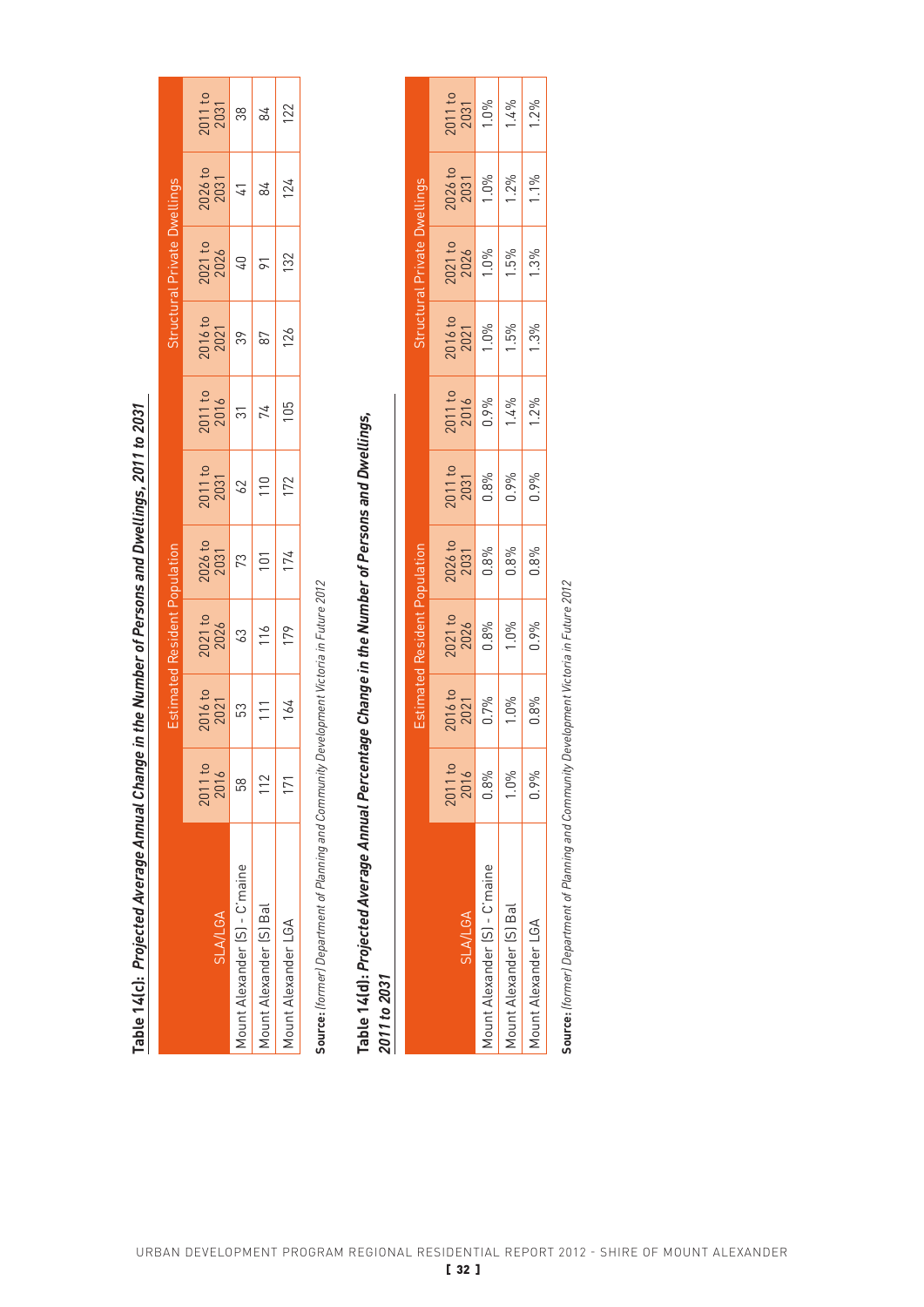# **LOCATION OF SUBURBS AND STATISTICAL LOCAL AREAS – MOUNT ALEXANDER**

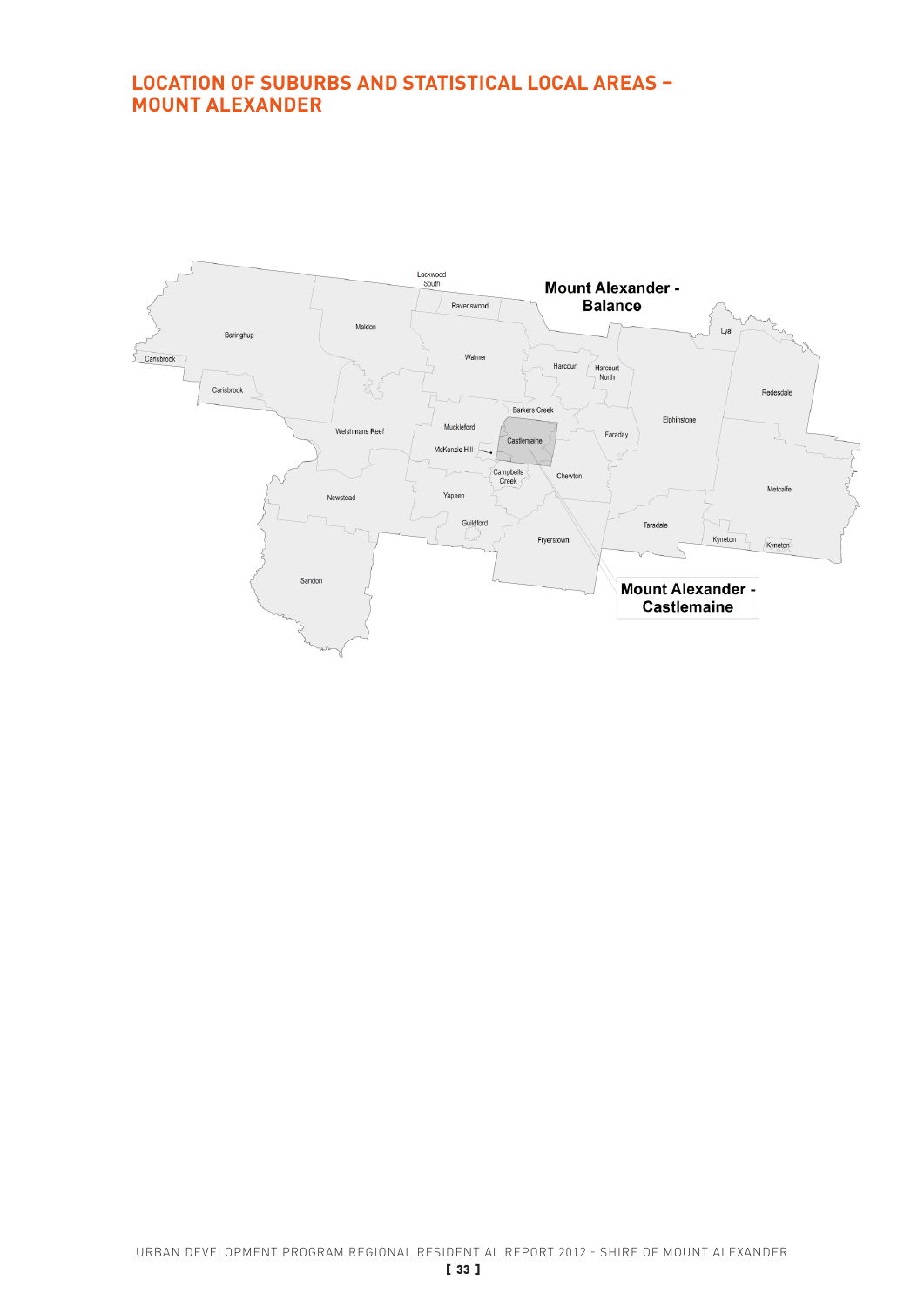# GLOSSARY OF TERMS

#### BROADHECTARE LAND

Undeveloped land generally located on the urban fringe, zoned for residential development (no previous urban development activity), and the parent lot greater than 1ha.

# CONSTRUCTED LOT

For the purposes of the UDP, a lot is created when land has been subdivided ('constructed') whether or not a separate title has been issued.

# DWELLING

A building used as a self-contained residence, may include house, apartment, student accommodation, retirement or aged care facilities or a mobile dwelling such as a caravan.

# FUTURE RESIDENTIAL LAND

Land identified by the relevant municipal authority for future residential development and current zoning not supportive of 'normal' residential development. Land which is has an 'Urban Growth Zone' applied, and a precinct structure plan has not yet been approved, falls into this category.

#### FUTURE RURAL RESIDENTIAL LAND

Land identified by the relevant municipal authority for future rural residential development and current zoning not supportive of such residential development. This includes both future zone types of Low Density Residential (LDRZ) and Rural Living (RLZ).

#### LOCAL GOVERNMENT AREA (LGA)

A geographical area that is administered by a local council.

# LOT

For the purposes of the UDP, a lot is created when land has been subdivided ('constructed') whether or not a separate title has been issued.

# **MAPSONLINE**

An interactive online program that gives users the ability to search for specific projects, generate reports, and print or download maps and statistical reports. It also allows the user to search for specific land supply areas by region or LGA, estate name, Melway reference, street address or lot number, and contains mapping and statistical information sourced through the UDP. Registered users can also make sitespecific feedback on-line.

# MINOR INFILL

Undeveloped land within the existing urban area, zoned for residential development, and parent lot or existing lot less one hectare.

# RURAL RESIDENTIAL LAND

Land zoned Low Density Residential (LDRZ) or Rural Living (RLZ).

# PRECINCT STRUCTURE PLANS

In the Urban Growth Zone (UGZ), the precinct structure plan (PSP) is the key document that triggers the conversion of non-urban land into urban land. A precinct structure plan is a long-term strategic plan that describes how a precinct or a series of sites will be developed.

# SUBURB (AUSTRALIAN BUREAU OF **STATISTICSI**

This is a census-specific area where Collection Districts are aggregated to approximate suburbs.

# STATISTICAL LOCAL AREA (SLA)

A geographical area created by the Australian Bureau of Statistics for statistical purposes. Victoria is divided into 200 SLAs. SLAs may be the same as an LGA or in most cases several SLAs aggregate to form LGAs.